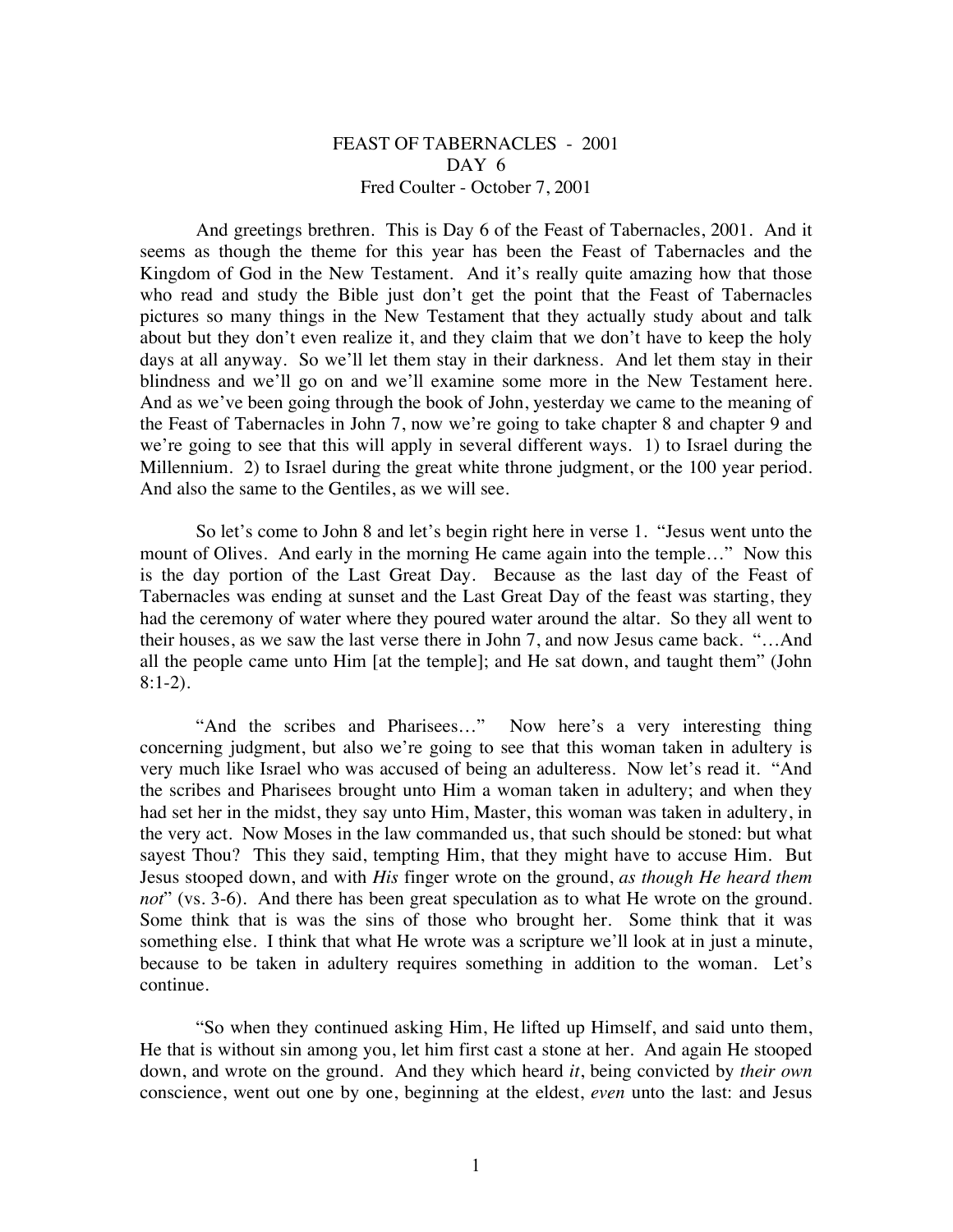was left alone, and the woman standing in the midst. When Jesus had lifted up Himself, and saw none but the woman, He said unto her, Woman, where are those thine accusers? Hath no man condemned thee? She said, No man, Lord. And Jesus said unto her, Neither do I condemn thee: go, and sin no more" (vs. 7-11). Now let's examine this whole sequence of events here.

Let's first of all go back to Leviticus 20 and let's see the command about adulteresses. And let's see that this probably is what Jesus was writing because the scribes and Pharisees were such sticklers for the law that of course that would surely be the thing that Jesus would go ahead and write on the ground because they could see it. Let's begin right here in verse 10. "And the man that committeth adultery with *another* man's wife, *even he* that committeth adultery with his neighbour's wife, the adulterer and the adulteress shall surely be put to death." So what was missing was the adulterer. Now how can they catch a woman in the very act of adultery without catching the man as well. That's rather strange. You talk about stacking the deck and impartial judgment.

Now you see, Jesus didn't give her mercy. Jesus did not judge her. Now why? Because it says in the mouth of two or three witnesses shall a person be condemned. Now in this case, not only the person to be condemned being the woman, but also the man. So then not only were they partial in their judgment, they were also partial in the evidence. And so they were wanting to use and manipulate the law to their own end. And the reason that they wanted to accuse Him would be this. It's very clever when you think about it. That if He would have said, "Stone the woman", they would have done it and then would have said, "Aha, you didn't judge properly because it says here that you're also to execute the adulterer as well as the adulteress." So since there were none to condemn her because they couldn't condemn her without having the man, they went and left. So Jesus said, "I condemn you not. Go and sin no more."

Now let's look at this from a prophetic point of view. Let's come back to Ezekiel 16 and we will see that Israel was likened unto an adulteress. And she did adultery in a little different way than other women, as we will see here, in as much as that she paid her lovers. And of course as a nation that's what we're doing. It's called today, foreign aid. Now let's pick it up here in Ezekiel 16:1 and let's see the relationship that God had with Israel, and what happened, and what God did. And then we will see what God will do.

"Again the word of the LORD came unto me, saying, Son of man, cause Jerusalem to know her abominations, and say, Thus saith the Lord GOD unto Jerusalem; Thy birth and thy nativity *is* of the land of Canaan; thy father *was* an Amorite, and thy mother an Hittite. And *as for* thy nativity, in the day thou wast born thy navel was not cut, neither wast thou washed in water to supple *thee*; thou wast not salted at all, nor swaddled at all." Just kind of an abandoned baby thrown out. You know today they throw them in the dumpsters. Well then they would throw them out in the wilderness. "None eye pitied thee, to do any of these unto thee, to have compassion upon thee; but thou wast cast out in the open field, to the loathing of thy person, in the day that thou wast born" (Ezek. 16:1-5).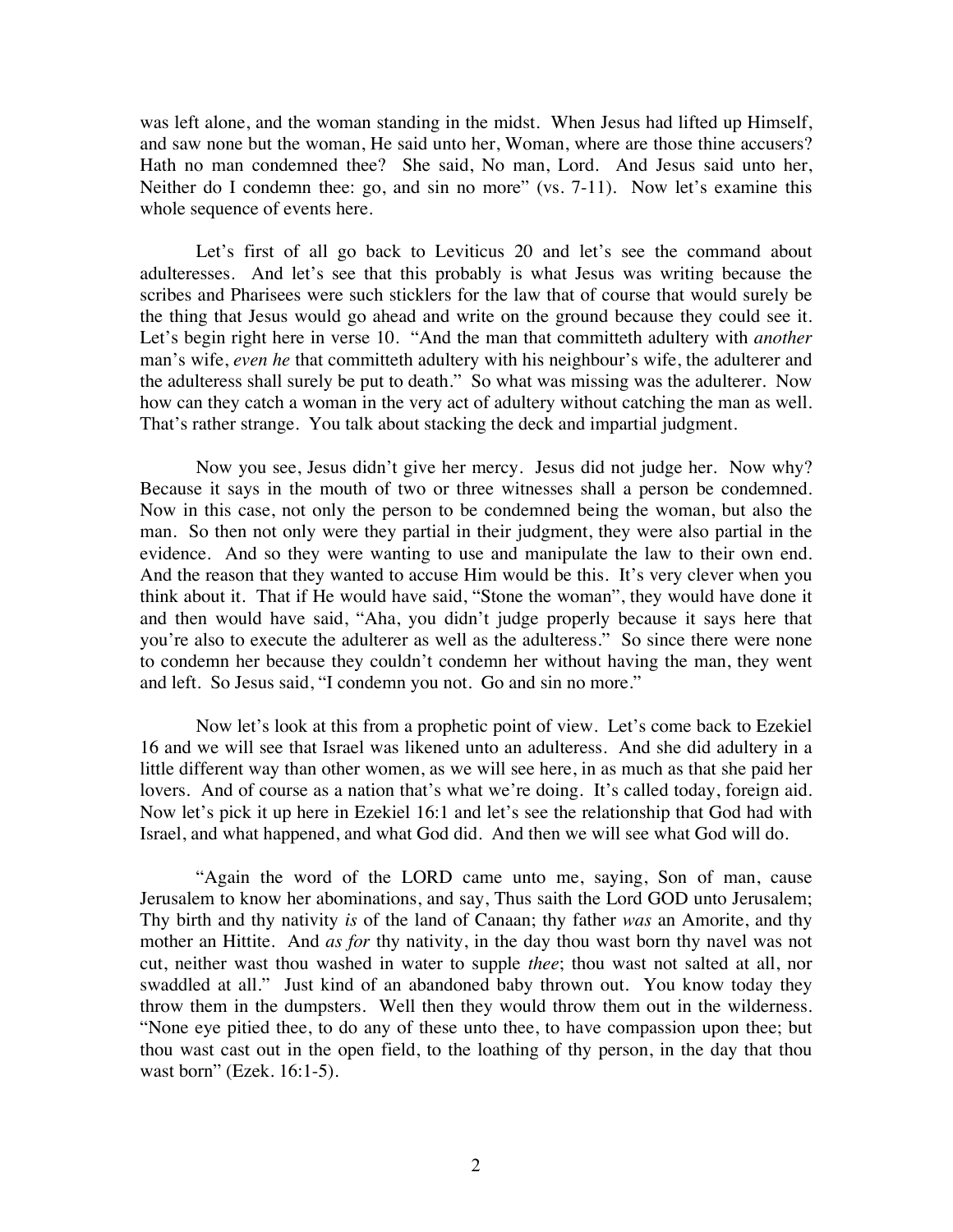Now God then explains His relationship with Israel and what He did. And why Israel should have been faithful to the Lord instead of going out and committing adultery with other nations and other gods. Verse 6, "And when I passed by thee, and saw thee polluted in thine own blood, I said unto thee *when thou wast* in thy blood, Live; yea, I said unto thee *when thou was* in thy blood, Live. I have caused thee to multiply as the bud of the field, and thou hast increased and [grown] waxen great, and thou art come to excellent ornaments: *thy* breasts are fashioned, and thine hair is grown, whereas thou *wast* naked and bare. Now when I passed by thee, and looked upon thee, behold, thy time *was* the time of love; and I spread My skirt over thee…" Now wherever you have a man in reference to a woman in talking about a skirt, that means that there is a marriage relationship that has taken place. "…And covered thy nakedness: yea, I sware unto thee, and entered into a covenant with thee, saith the Lord GOD, and thou becamest Mine" (vs. 6-8). Now there is the marriage covenant. The covenant of marriage is always a covenant. Then we have the covenant that God made with Israel, and that was likened unto a marriage covenant here. Then we have the New Covenant which then is also likened unto a marriage covenant.

Now let's continue, verse 9. "Then washed I thee with water; yea, I throughly washed away thy blood from thee, and I anointed thee with oil." Now here comes some of the blessings that God described in adorning Israel to be His bride. "I clothed thee also with broidered work, and shod thee with badgers' skin, and I girded thee about with fine linen, and I covered thee with silk. I decked thee also with ornaments, and I put bracelets upon thy hands, and a chain on thy neck. And I put a jewel on thy forehead, and earrings in thine ears, and a beautiful crown upon thine head" (vs. 9-12). Now this just as an aside tells us as we're going here, that number one, jewelry is not wrong. Because if it were why would God give it to His bride?

Ok, let's continue. "Thus wast thou decked with gold and silver; and thy raiment *was of* fine linen, and silk, and broidered work; thou didst eat fine flour, and honey, and oil: and thou wast exceeding beautiful, and thou didst proper into a kingdom. And thy renown went forth among the heathen for thy beauty: for it *was* perfect through My comeliness, which I had put upon thee, saith the Lord GOD" (vs. 13-14). Now the fullness of that came during the reign of king Solomon. And from that time unto the captivity of the children of Israel it went downhill big time. And from that time forward, of course beginning with Solomon with 700 wives and 300 concubines, now you talk about adultery. I mean that's big time. And that set the whole thing for the spiritual adultery with other gods through his wives. And his wives turned his heart away from the Lord into worshipping and serving other gods, and that set the pattern for Judah, that set the pattern for Israel.

Now let's finish here. "…For it *was* perfect through My comeliness [in other words because God gave the beauty to her], which I had put upon thee, saith the Lord GOD. But thou didst trust in thine own beauty, and playedst the harlot because of thy renown, and pouredst out thy fornications on every one that passed by; his it was" (vs. 14-16). And then God said you took everything that I gave to you and gave to them.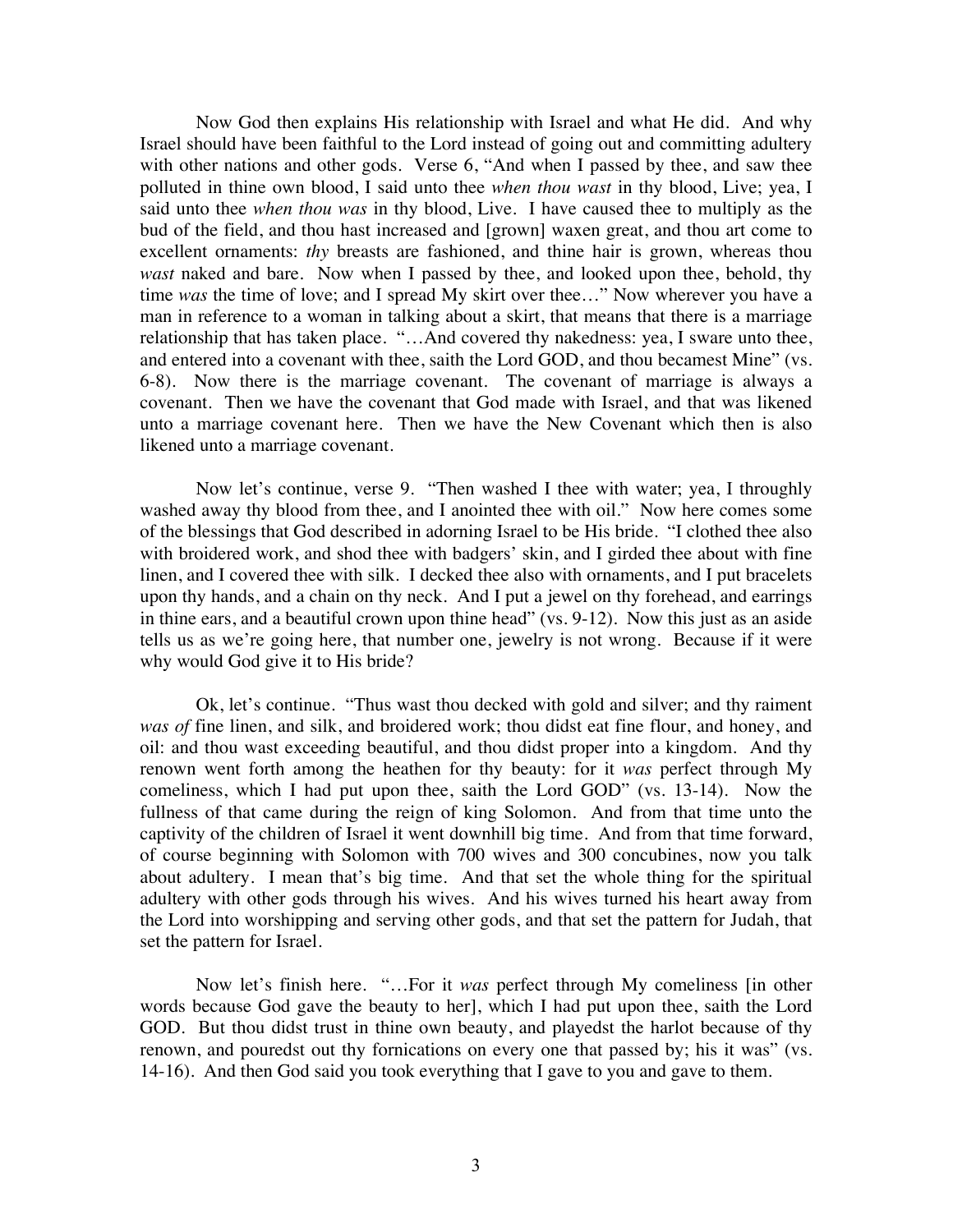Now let's come over here to verse 26. "Thou hast also committed fornication with the Egyptians thy neighbours, great of flesh; and hast increased thy whoredoms, to provoke Me to anger. Behold, therefore I have stretched out My hand over thee, and have diminished thine ordinary *food*, and delivered thee unto the will of them that hate thee, the daughters of the Philistines, which are ashamed of thy lewd way." Now for the daughters of the Philistines to be ashamed of the lewd ways of Israel, you've got to understand how lewd they become. Even worse than the heathen which were cast out before them. Now verse 28. "Thou hast played the whore also with the Assyrians, because thou wast unsatiable; [You just couldn't stop going after these other nations and these other gods. Oh, you had to keep at it.]; yea, thou hast played the harlot with them, and yet couldest not be satisfied. Thou hast moreover multiplied thy fornication in the land of Canaan unto Chaldea; and yet thou wast not satisfied herewith" (vs. 26-29). So then they build eminent places, as He said. Built themselves up, did all kinds of…it was absolutely amazing what happened.

Now notice, verse 30. "How weak is thine heart…" Israel had no resistance. See, once they left God, and once they gave up on God's way they became weak. They had no character. Their heart was weak, "...saith the Lord GOD, seeing thou doest all these *things*, the work of an imperious whorish woman [now those are strong words]; In that thou buildest thine eminent place in the head of every way, and makest thine high place in every street; and hast not been as an harlot, in that thou scornest hire…" In other words, you weren't as an ordinary harlot. You were a worse harlot because you didn't take the pay for hire. At least an ordinary harlot would charge. Oh no, you didn't. You paid. "*But as* a wife that committeth adultery, *which* taketh strangers instead of her husband! They give gifts to all whores: but thou givest thy gifts to all thy lovers, and hirest them, that they may come unto thee on every side for thy whoredom. And the contrary is in thee from *other* women in thy whoredoms, whereas none followeth thee to commit whoredoms: and in that thou givest a reward, and no reward is given unto thee, therefore thou art contrary" (vs. 30-34).

Now what you need to do today in looking at Israel, especially Britain and America who are Ephriam and Manasseh, and just see how contrary we are. Look at the politics. It makes absolutely no sense, see because the heart of Israel is weak. And Israel is out there taking all the blessings that God gave, all the blessings that He said He would give to Joseph, and just pouring them out upon the lovers. And what's going to happen is that God is going to use those lovers to destroy Israel because they've taken what God has given and just given it away in their whoredoms.

Let's come to verse 59. "For thus saith the Lord GOD; I will even deal with thee as thou hast done, which has despised the oath in breaking the covenant. Nevertheless I will remember My covenant with thee in the days of thy youth, and I will establish unto thee an everlasting covenant." And that is when God brings Israel back. Israel is going to have to repent. And God's judgment is then going to be lifted from her and they will enter into an everlasting covenant. Now notice here verse 61. "Then thou shalt remember thy ways, and be ashamed, when thou shalt receive thy sisters, thine elder and thy younger: and I will give them unto thee for daughters, but not by thy covenant. And I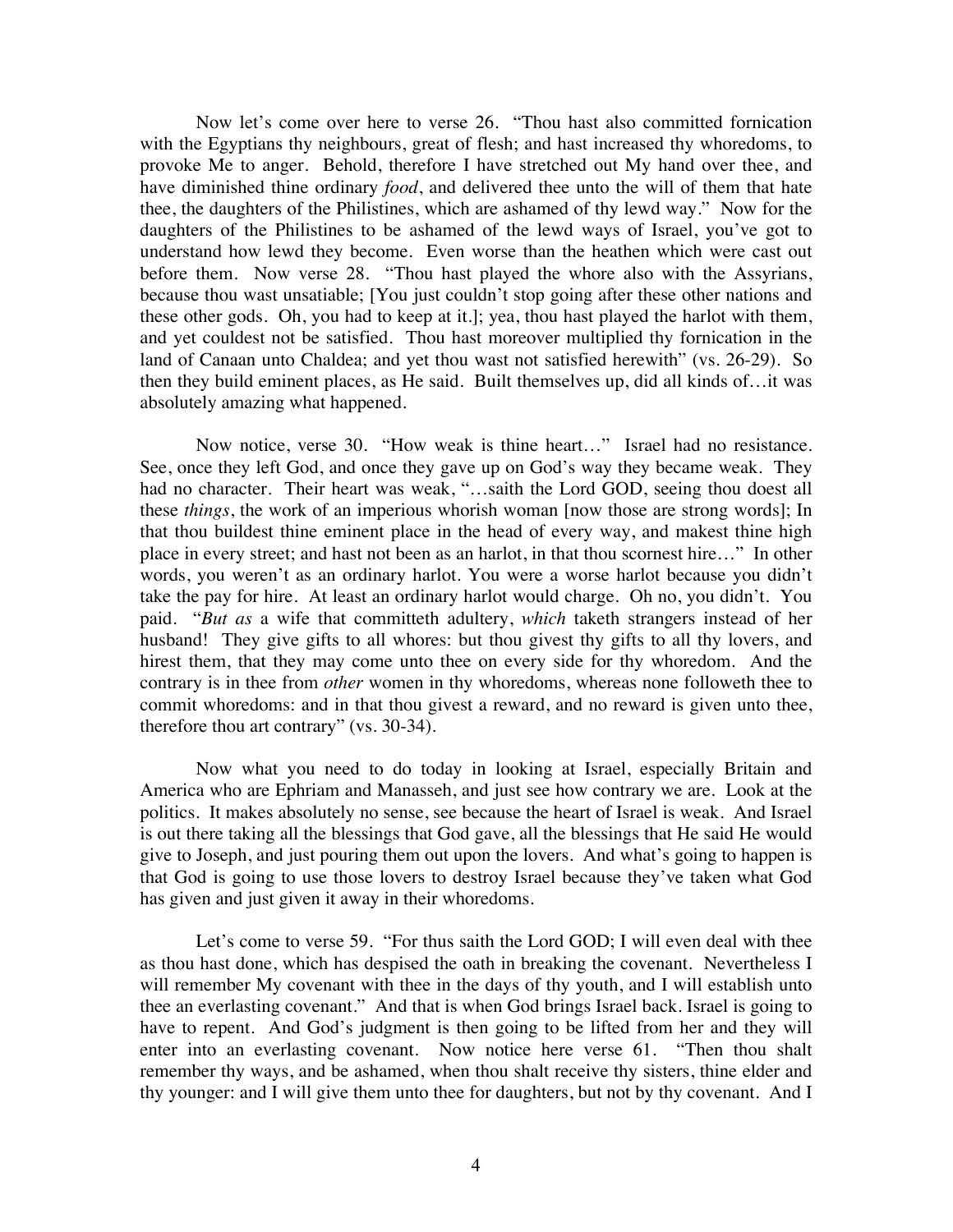will establish My covenant with thee; and thou shalt know that I *am* the LORD: that thou mayest remember, and be confounded, and never open thy mouth any more because of thy shame, when I am pacified toward thee for all that thou hast done, saith the Lord GOD" (vs. 59-63). So yes, there will be a lifting of the judgment upon repentance. And yes there will be forgiveness. But what is it going to be, just like Jesus told the woman taken in adultery there in John 8. Go and sin no more. It's not going to be any more. No longer. And Israel's going to have to learn that.

Now let's come to the book of Hosea because Hosea…you know, if anyone wants to be a prophet…I've heard a lot of people say, "Well, we're the watchmen on the wall." They want to exalt themselves. "Well, I'm Elijah and he's Elisha. We're the two prophets. We have the ministry of Jeremiah. We have the ministry of Isaiah." I've never heard anyone volunteer to be the ministry of Hosea. Isn't that strange? Was not Hosea a prophet too? But notice what he was required to do.

Now let's pick it up here Hosea 1:2. "The beginning of the word of the LORD by Hosea. And the LORD said to Hosea, Go, take unto thee a wife of whoredoms and children of whoredoms: for the land hath committed great whoredom, *departing* from the LORD." Yet he was a prophet of God, wasn't he? God wanted to teach a lesson didn't He? And the best way to do it was to show to Hosea exactly what God was experiencing in relationship to Israel. It was whoredoms. She left the Lord to whore after other men, and had children of whoredoms. For He says, "…for the land hath committed great whoredom, *departing* from the LORD. So he went and took Gomer the daughter of Diblaim; which conceived, and bare him a son. And the LORD said unto him, Call his name Jezreel; for yet a little *while*, and I will avenge the blood of Jezreel upon the house of Jehu, and will cause to cease the kingdom of the house of Israel. And it shall come to pass at that day, that I will break the bow of Israel in the valley of Jezreel" (Hosea 1:2-5). And God did just that.

"And she conceived again, and bare a daughter. And *God* said unto him, Call her name Loruhamah: for I will no more have mercy upon the house of Israel; but I will utterly take them away. But I will have mercy upon the house of Judah, and will save them by the LORD their God, and will not save them by bow, nor by sword, nor by battle, by horses, nor by horsemen" (vs. 6-7). And that's exactly what He did. He saved them through the very power which He executed during the days of Hezekiah. Now let's continue on here because this is a great lesson. I mean you think about it. You know, isn't it amazing. It always amazes me how many people want to be prophets, but you know no one says I want to be a prophet like Hosea.

"Now when she had weaned Loruhamah, she conceived, and bare a son. Then said *God*, Call his name Loammi: for ye *are* not My people [that is, be gone, no longer mine], and I will not be your *God*." Now you see, when it comes to the point that God has to reject people because they reject Him, it's bad news. And so you see what these whoredoms do. "Yet the number of the children of Israel shall be as the sand of the sea, which cannot be measured nor numbered; and it shall come to pass, *that* in the place where it was said unto them, Ye *are* not My people, *there* it shall be said unto them, *Ye*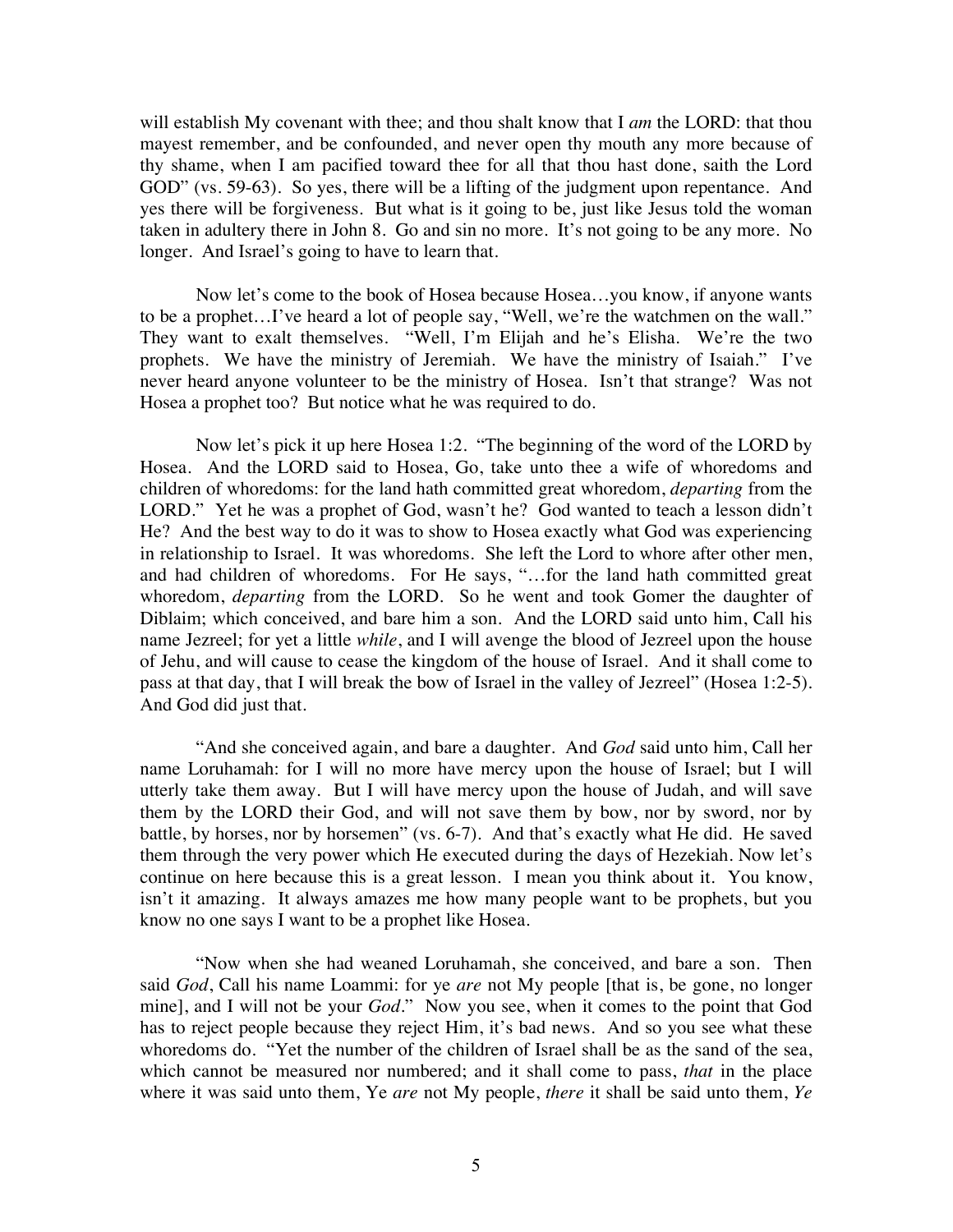*are* the sons of the living God" (vs. 9-10). Again showing that God is going to redeem them out of that. But what He's doing, He's exposing and showing them what they have been doing with their whoredoms. And let's come to chapter 4 because this shows how it affects the whole land, the whole people. Even the nature around us. And you know brethren, they're talking about global warming. They're talking about other natural things which are occurring, and some of them are right here in Hosea 4. And we need to look for the spiritual causes for it, not the physical causes. Because the spiritual causes are the things which are creating these things to be done.

Hosea 4:1, "Hear the word of the LORD, ye children of Israel: for the LORD hath a controversy with the inhabitants of the land, because *there is* no truth…" Now you think about it today. Is there any real truth? No. Hardly anything you hear or see or read is true, because the real cause is way back behind the scenes, and it's moving and moving and moving and moving coming to the day of the utter destruction of this nation. "…Nor mercy, nor knowledge of God in the land. By swearing, and lying, and killing, and stealing, and committing adultery, they break out, and blood toucheth blood. Therefore shall the land mourn, and every one that dwelleth therein shall languish, with the beasts of the field, and with the fowls of heaven; yea, the fishes of the sea also shall be taken away" (Hos. 4:1-3). Now it's very interesting. Have you ever wondered, where are the birds? Where are the fish? They are being taken away. Now why are they being taken away? Because of sin. Because of the sin of the people.

"Yet let no man strive, nor reprove another: for thy people *are* as they that strive with the priest. Therefore shalt thou fall in the [one] day..." And brethren, it's going to happen in one day. That's why I keep saying over and over again, brethren we must really be about doing the things we need to do, because it's going to come. And the end is going to come suddenly, just like it says here, in one day. "…And the prophet also shall fall with thee in the night, and I will destroy thy mother. My people are destroyed for lack of knowledge…" And we are seeing it right now of this generation as never, never, never before. They don't have the knowledge of God. They don't have the understanding. We ought to be congratulated for dumbing down everything so much that we are graduating dunces who don't even get D's. They get 55% on a test and they're graduated and given certificates of accomplishing high school. So we're filling the land with dumb and stupid people who know nothing but being driven by their music, by their pleasures, by their entertainment, and by their whoredoms because they have rejected knowledge. Now God also says, "I will reject you", so when we come and see things brethren, we have to realize that when God reaches back and redeems Israel and brings her into covenant again, and brings her into the Millennium, that she's going to learn the causes as to why these things took place. "…Seeing thou hast forgotten the law of thy God, I will also forget thy children" (vs. 4-6).

Has God forgotten our children? What's happening to them? Well, I had an article given to me sometime back which is, "Heather needs a childhood", because children do not know what it is to be a child anymore, because they are introduced into adult things and sexual things at such an early age, and the greatest offender is Walt Disney. Now you need to think about that. He has been the one with all of his…to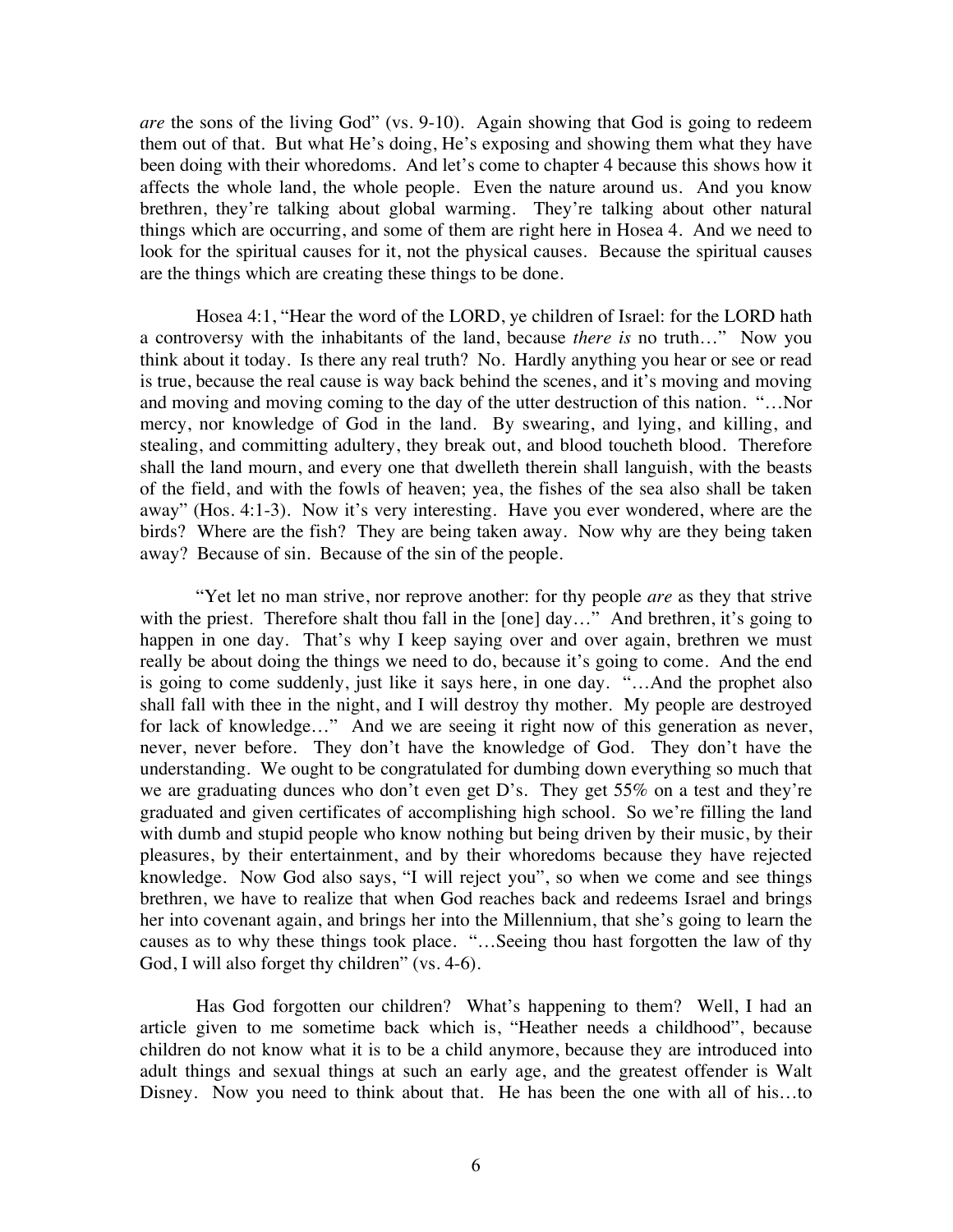program all the children to get them ready for this evil age in which we are living in, and therefore in this generation God is rejecting them, and God is forsaking them. So that's exactly what's going to happen.

Now let's come back here to chapter 2 and we'll see that God is going to undo all of this. He's going to bring Israel into the Millennium. And just like the woman that Jesus let go with no condemnation, they are going to be forgiven and they are going to be let go with no condemnation and enter again into covenant again with God.

Now let's pick it up here in Hosea 2:13. "And I will visit upon her the days of Baalim, wherein she burned incense to them, and she decked herself with her earrings and her jewels, and she went after her lovers, and forgat Me, saith the LORD. Therefore, behold, I will allure her…" Through all the punishments going to take place, when God then stops the events, as we find there in Revelation 7, and the heavens roll back and the 144,000 are sealed, that's when God begins to allure Israel back to Him. "…And bring her into the wilderness, and speak comfortably unto her. And I will give her her vineyards from thence, and the valley of Achor for a door of hope: and she shall sing there, as in the days of her youth, and as in the day when she came up out of the land of Egypt. And it shall be at that day, saith the LORD, *that* thou shalt call Me Ishi [that is, my husband]; and shalt call Me no more Baali [which is, my LORD]. For I will take away the names of Baalim out of her mouth, and they shall no more be remembered by their name. And in that day will I make a covenant for them with the beasts of the field, and with the fowls of heaven, and *with* the creeping things of the ground: and I will break the bow and the sword and the battle out of the earth, and will make them to lie down safely. And I will betroth thee unto Me forever; yea, I will betroth thee unto Me in righteousness, and in judgment, and in lovingkindness, and in mercies. I will even betroth thee unto Me in faithfulness: and thou shalt know the LORD" (Hos. 2:13-20). So that's what's going to happen to Israel.

So you see the parallel there in John 8, how that the woman taken in adultery and brought for judgment on the Last Great Day to Jesus, is a type of Israel being brought back. Now this can apply to the Millennium and also, as we will see on the Last Great Day, to the Last Great Day and the 100 year judgment period.

Now let's come back to John 8 and let's see some important things. Some other important things here in John 8 as related to what will have to take place during the Millennium and also the 100 year period. Because see, we're talking about Israel coming out of captivity and going into the new promised land. We're talking about the Kingdom of God filling the whole earth, being ruled by Jesus Christ and the saints, who will be kings and priests under Christ, and the whole world coming to the fullness of the knowledge of God as the seas cover the earth. And so those people that begin it, they're going to have some things they're going to have to learn. And also those who come up in the great white throne judgment, as pictured by the Last Great day, they're going to have to learn some things, and they're going to have to have some changes of heart and repentance, and to understand why they did the things that they did. And to realize that God is going to have mercy upon them so they can have an opportunity for salvation.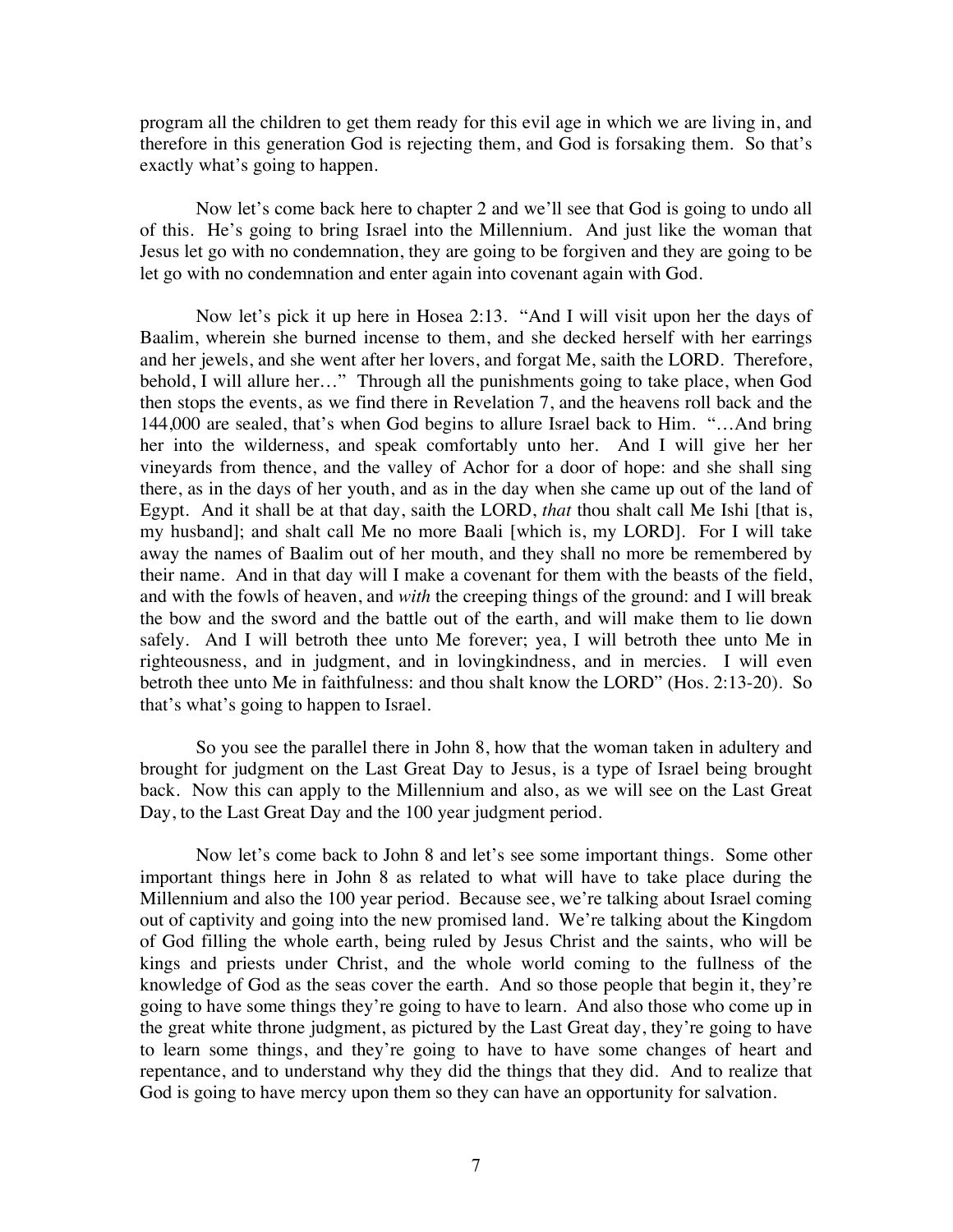Now let's continue on right here, John 8:12. "Then spake Jesus again unto them, saying, I am the light of the world…" And that sure is going to be true during the Millennium and the great white throne judgment, isn't it? "…He that followeth Me shall not walk in darkness, but shall have the light of life. The Pharisees therefore said unto Him, Thou bearest record of Thyself; Thy record is not true. Jesus answered and said unto them, Though I bear record of Myself, *yet* My record is true; for I know whence I came, and whither I go; but ye cannot tell whence I come, and whither I go. Ye judge after the flesh; I judge no man" (John 8:12-15). Now again, you go ahead and get the study paper and the tapes that we did on "Judge Righteous Judgment" if you don't have them. And it might be an interesting study for you to do along with the feast to go back and review that again. Because here they were judging only after the physical things. Christ is judging the heart after the spiritual things.

Now verse 16, "And yet if I judge, My judgment is true: for I am not alone, but I and the Father that sent Me. It is also written in your law, that the testimony of two men is true. I am one that bear witness of Myself, and the Father that sent Me beareth witness of Me. Then said they unto Him, Where is Thy Father?" (vs. 16-19). Now can you imagine what's going to happen when these Jews are resurrected in the great white throne judgment and really find out that Christ was The Christ? And can you imagine what is going to happen to the Jews today, for those who repent and really understand that Jesus Christ was and is the Messiah? It's going to be a revelation, see. But here they are. Now they're going to have to unlearn this, aren't they? See. So this is the thing we need to understand. What we're going to see here is the rejection of Christ, and then He is going to have to be accepted by them. So that's going to be quite a thing that's going to take place, isn't it?

Then said they unto Him, Where is Thy Father? Jesus answered, Ye neither know Me, nor My Father: if ye had known Me, ye should have known My Father also. These words spake Jesus in the treasury, as He taught in the temple: and no man laid hands on Him; for His hour was not yet come. Then said Jesus again unto them, I go My way, and ye shall seek Me, and shall die in your sins: whither I go, ye cannot come. Then said the Jews, Will He kill Himself? because He saith, Whither I go, ye cannot come. And He said unto them, Ye are from beneath; I am from above: ye are of this world; I am not of this world. I said therefore unto you, that ye shall die in your sins: for if ye believe not that I am…" (vs. 19-24).

Now then we need to also understand this in relationship to the beginning of the Millennium. Those who do not believe in Christ are going to die, aren't they? Yes. Those in the great white throne judgement, as pictured by the Last Great Day, when they're resurrected back to a second physical life, or a first opportunity for salvation, if they don't believe that Jesus is the I AM, then they shall suffer the second death, and that will be dying in their sins for their sins.

Now let's continue on. "Then said they unto Him, Who art Thou? And Jesus saith unto them, Even *the same* that I said unto you from the beginning. I have many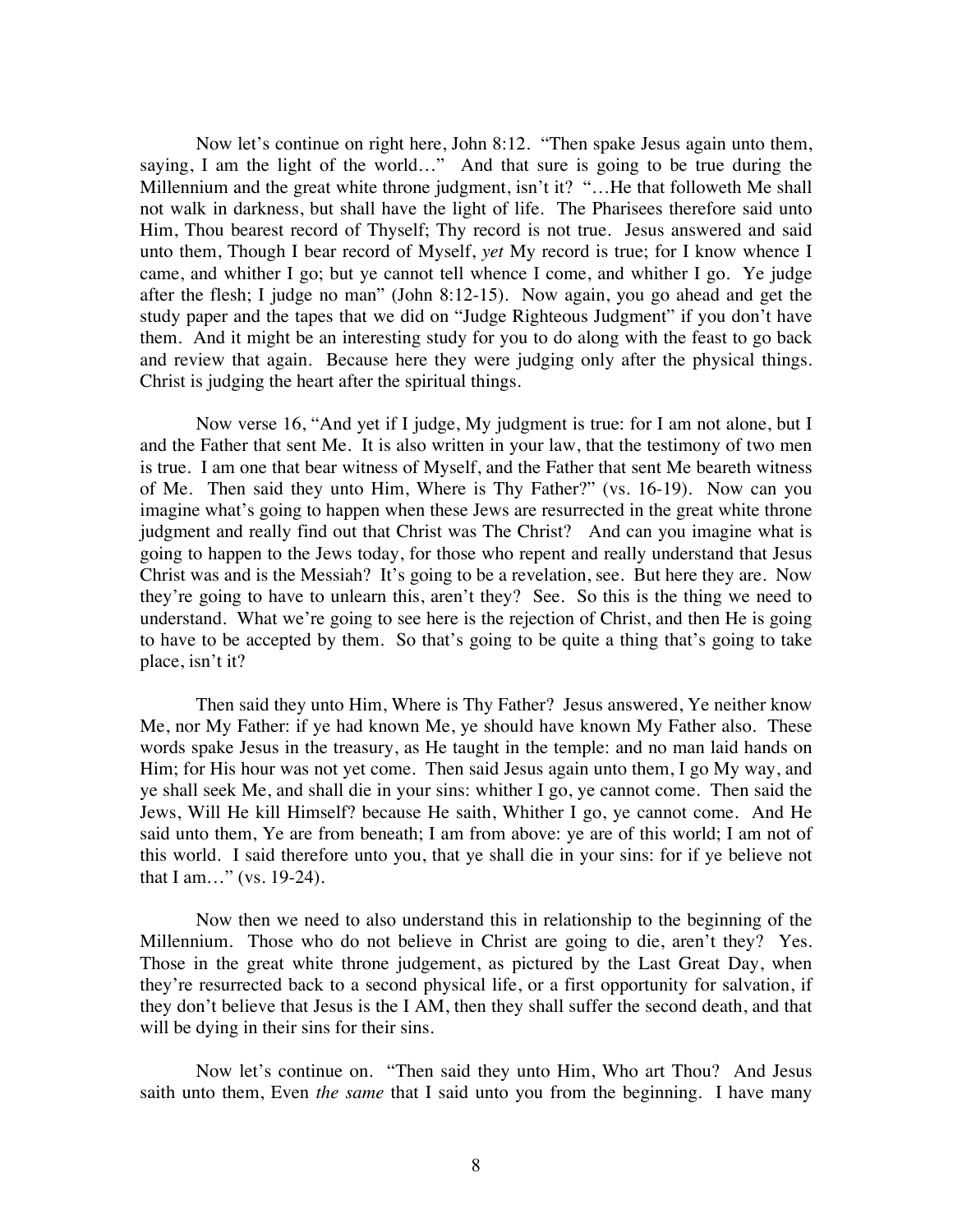things to say and to judge of you: but He that sent Me is true; and I speak to the world those things which I have heard of Him. They understood not that He spake to them of the Father. Then said Jesus unto them, When ye have lifted up the Son of man, then shall ye know that I am…" (vs. 25-28). Now in the Greek, "I am" is in two "I am" verbs. The first "I am" verb is *ego*, meaning "I am". The second one is *eme*, meaning "I am". When you put the two together it is an emphatic "I am", and almost literally "I AM that I AM". So when He said "I am", that really got to them. We'll see, because the argument begins here. And we're going to see that it's going to be a thing of coming out from underneath Satan the devils influence, and that what they're going to have to do is not only repent of their behavior, but repent of all the lies they have believed, repent of rejecting Jesus Christ, and so many different things are going to have to be done. And so that's why this is recorded on the Last Great Day. The great confrontation that they had in rejecting Christ.

Now you see, when we get to the Last Great Day fulfillment there's going to be one thing which will be different. And that will be that Satan the devil will have been removed. But still they're going to have to overcome. Still they're going to have to repent of this, because they had the Messiah right in front of them, talking to them, teaching them. Now as we have seen in the book of Hebrews, the greatest thing that God has done was to come in the flesh. And here they are, right there arguing with Him.

Now let's continue here verse 28. "…And *that* I do nothing of Myself; but as My Father hath taught Me, I speak these things. And He that sent Me is with Me: the Father hath not left Me alone; for I do always those things that please Him" (vs. 28-29). Now there is the key for the whole proposition of conversion, brethren. Do we do the things that please God? Now remember, Jesus came and He didn't do the things to please Himself. He did the things that please the Father. He did the things that the Father has commanded Him to do. So here is a good thing for us to understand. Do we always do the things that please the Father? Well, of course, in the fulfillment of the Millennium and the Last Great Day, they'll have to do that, won't they? Yes, they will.

"As He spake these words, many believed on Him." So it's not just a matter of belief, as we will see. That belief has to be deep. It can't be just a superficial accepting of a man because he says what he is, but you have to not only believe but you have to believe from the very depths of your heart and your being. So it says here, "…many believed on Him. Then said Jesus to those Jews which believed on Him, If ye continue in My word, *then* are ye My disciples indeed…" Now you see, during the Millennium that's what they're going to have to do, continue in the words that He taught from being the disciples of Christ in the great white throne judgment at the Last Great Day. That's what they're going to have to do. And they're going to have to have a whole lot to overcome, as we will see. "…And ye shall know the truth, and the truth shall make you free" (vs. 30-32).

"They answered Him, We be Abraham's seed, and were never in bondage to any man: how sayest thou, Ye shall be made free? Jesus answered them, Verily, verily, I say unto you, Whosoever committeth sin is the servant of sin" (vs. 33-34). So in order for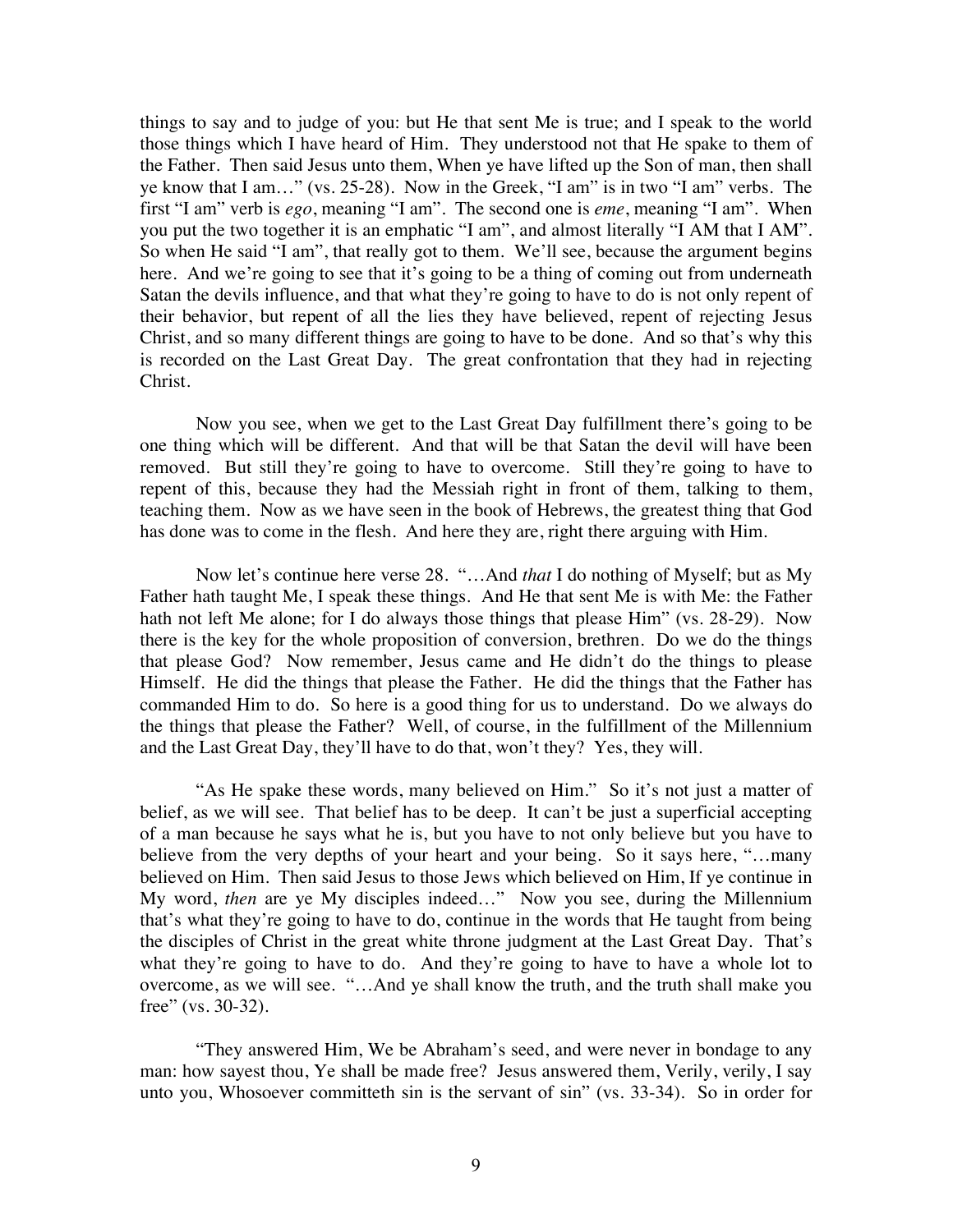those people in the Millennium and the great white throne judgment to be free of sin, they have got to believe Christ, they have to obey the truth, and then they will be free of sin. Now remember in the case of the great white throne judgement, these people that were involved in the actual literal doing of what is recorded here in John 8, now there are going to be some that are going to have a whale of a lot of repentance to be doing because of what they said and what they did. And that's why God has to give them the repentance.

Now let's come down here, verse 35. "And the servant abideth not in the house for ever: *but* the Son abideth ever. If the Son therefore shall make you free, ye shall be free indeed" (vs. 35-36). And so this then will be as what will happen when they are granted salvation. Because He will free them from sin. He will give them His Spirit. He will give them eternal life. They will be free of the sinful nature.

And Jesus went on saying, "I know that ye are Abraham's seed; but ye seek to kill Me, because My word hath no place in you" (vs. 37). I wonder what's going to happen when those who are actively involved in doing that are resurrected in the great white throne judgment? I wonder how many had committed the unpardonable sin, and how many had not committed the unpardonable sin? It makes you wonder. "…But ye seek to kill Me, because My word hath no place in you." Boy, a vast repentance is going to have to take place. So this shows what a great and fantastic thing it's going to be for this change to occur.

"I speak that which I have seen with My Father: and ye do that which ye have seen with your father. They answered and said unto him, Abraham is our father." Well, now if they're going to be in the Millennium and in the great white throne judgment, Abraham is going to stand right there and say, "Yeah, I'm right here. I am your father. Now let me tell you what you need to do." And "Jesus saith unto them, If ye were Abraham's children…" Now notice, they say up here "Abraham's seed", and now down here they say "Abraham's children". There's a difference. There were a lot of offspring of Abraham that were not the children in the sense that they followed God, see. So if you're Abraham's seed then you are heirs according to the promise, you see. Christ's you're Abraham's seed and heir according to the promise, and you are the children of Abraham. So He says, "If ye were Abraham's children, ye would do the works of Abraham" (vs. 38-39). And what did he do? He obeyed God. Obeyed His voice. Kept His laws, His statutes, His commandments, His judgments. And loved God and followed Him wherever He said to go. And that's what they're going to learn. And can you imagine the repentance that's going to take place so that these very people who did this can receive eternal life?

## (Turn Tape)

There are going to be a whole lot of things that people are going to have to learn when they're resurrected and really find out the truth. Now you see Jesus was right here telling them the truth. But they were so deceived, so locked into their lies and their personal beliefs that they couldn't believe Jesus Christ. So what's going to have to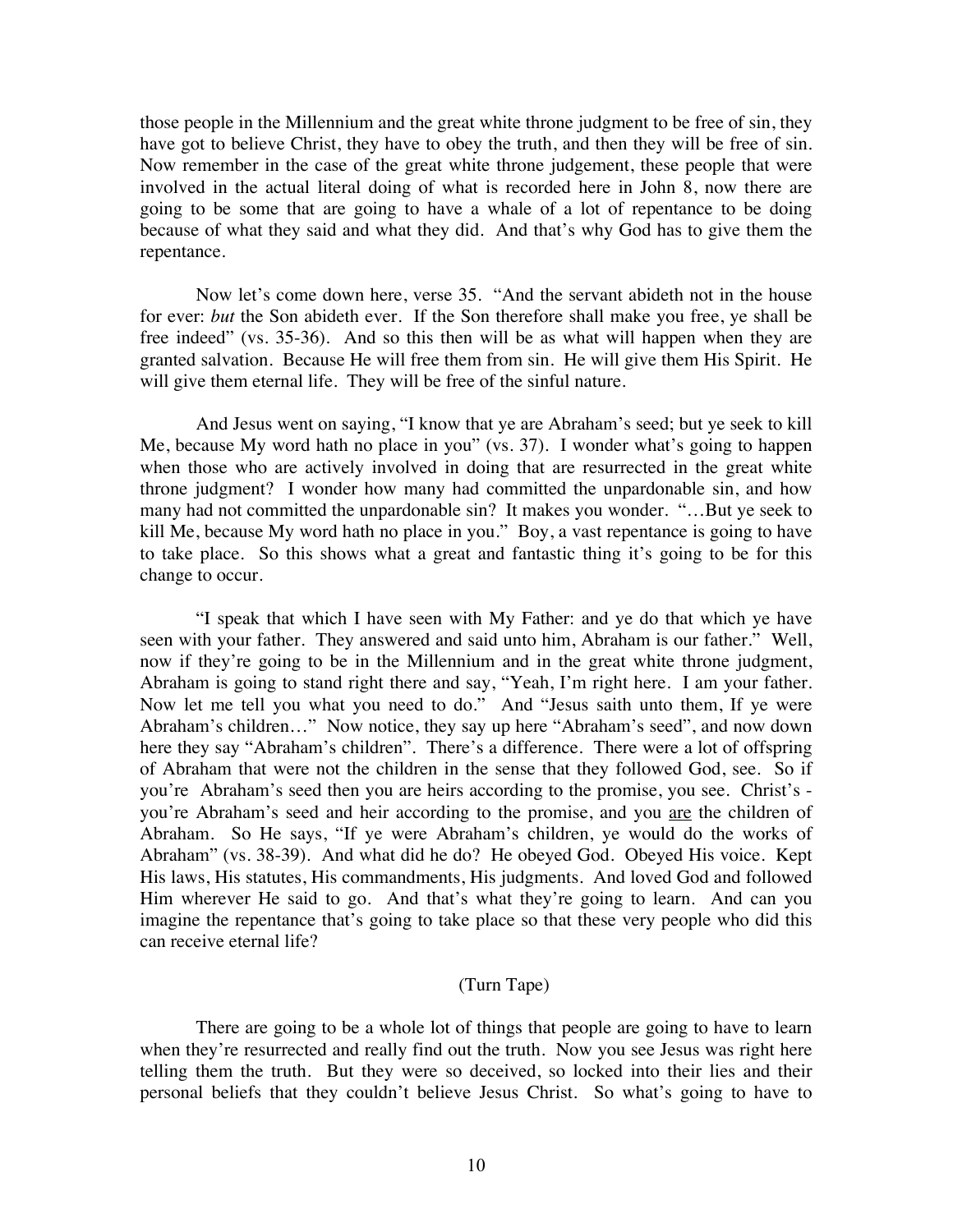happen during the Millennium and during the great white throne judgment, they're going to have to give up their personal beliefs. They're going to have to give up their personal ways of doing things. They're going to have to give up their lies and give up their deceits. And they are going to have to recognize that they were deceived by Satan the devil. Now remember Revelation 12:9 says that Satan the devil has deceived the whole world and is deceiving it. And brethren, that deceit is so pervasive today that it is just mind boggling. You know, to really tell the truth, as it says there in Isaiah 59, you're counted crazy. And likewise here when Christ was talking to these Scribes and Pharisees and Jews. They didn't believe Him, because they were so deceived. And remember, the best deception is this: that when you are told that you are deceived you don't believe you're deceived. And that's what we're dealing with here. So when these people are resurrected on the Last Great Day for a second physical life, for an opportunity for salvation, they are going to have to understand they were deceived, and they rejected Christ.

Now let's continue on here in John 8. After Jesus said, "If ye [you are] Abraham's children ye [you] would do the works of Abraham. But now ye seek to kill Me, a man that hath told you the truth, which I have heard of God: this did not Abraham. Ye do the deeds of your father" (vs. 39-41). Now we're going to stop and we're going to analyze this a little bit. Because you see, what a thing it's going to be to teach these people the truth who have been so deceived that they believe the deception is the truth, and the truth is a deception.

Now just to give you an example. The Churches of God are called cults because we keep the Sabbath, and we keep the holy days, and we don't believe in the trinity. So therefore we are a cult, which the truth is the opposite is so. All the religions of the world are cults because they worship Satan the devil, they believe in a trinity, they reject the truth of God. Even those Christian professing churches reject the truth of God and call us a cult when they are the cults. So you can almost be guaranteed today that what is said may be the truth, is just the opposite. At least we can be guaranteed that it is, and what is called religion.

Now He says, "Ye do the deeds of your father. Then said they to Him, We be not born of fornication; we have one Father; *even* God." See, going back and relying on God in their own deceived way. They actually believed that they were serving God the Father when they were serving Satan the devil. There is the perfect deception, right? Let's say complete. "Jesus said unto them, If God were your Father, ye would love Me: for I proceeded forth and came from God; neither came I of Myself, but He sent Me. Why do ye not understand My speech? *Even* because ye cannot hear My word" (vs. 41-43). Or that is, you cannot hear My message. You won't let the words into your mind to comprehend them. That's what He's saying. And that's what happens to people who are deceived and have so closed their minds that they reject the truth. And so Christ is exposing it here. And it is profound that this is being exposed on the Last Great Day because that's what the fulfillment of the Last Great Day is going to be all about, to expose all of the lies that these poor people have lived under. To expose the fact that they were following Satan the devil rather than God. To expose that fact that they reject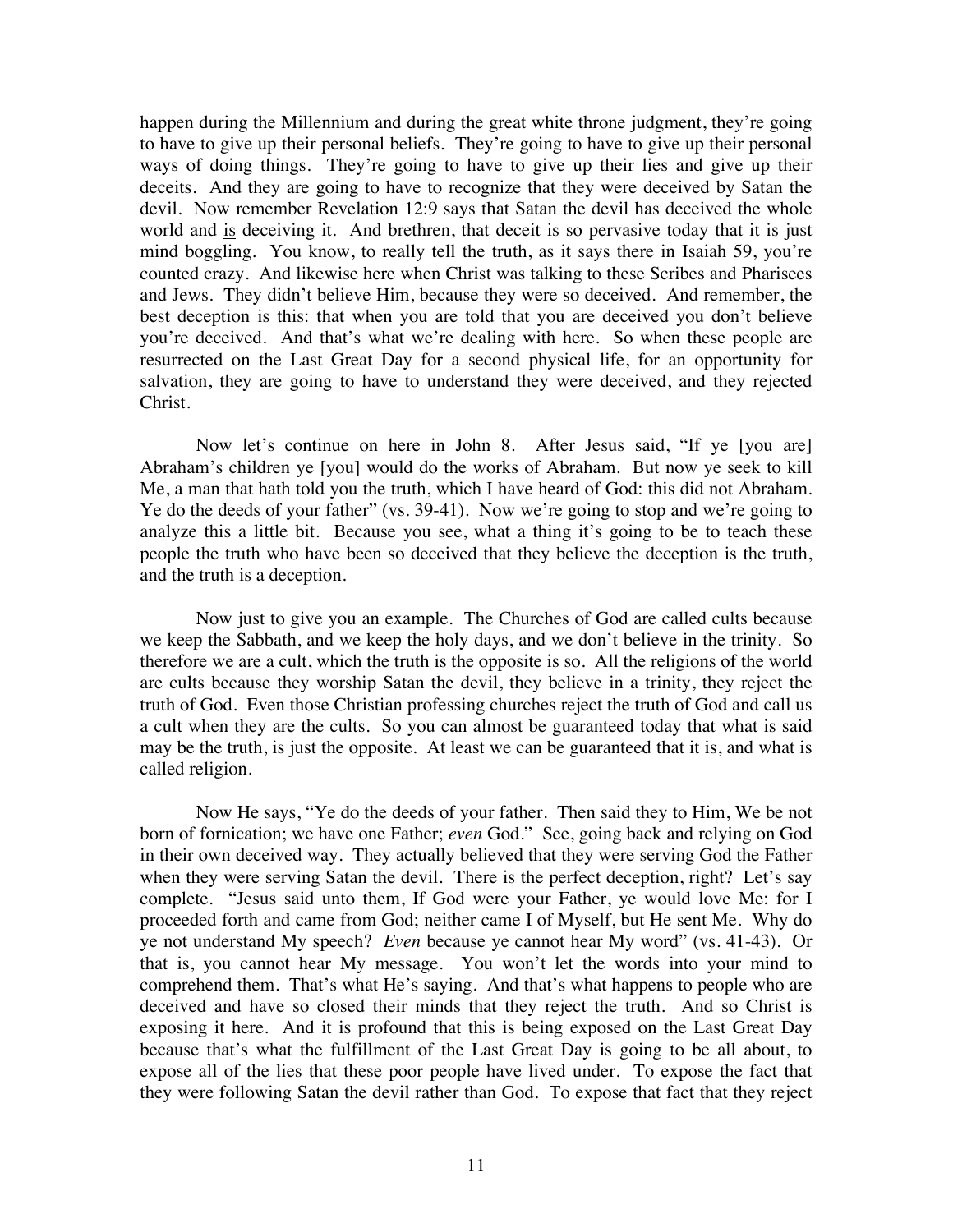the truth, they rejected God, and they died in that deception, and in God's mercy He's raised them to a second physical life for an opportunity for salvation. And if they don't repent it is the lake of fire. Now that's also part of the Last Great Day.

Now let's continue on. "Ye are of *your* father the devil, and the lusts of your father ye will do. He was a murderer from the beginning, and abode not in the truth, because there is no truth in him." And when Satan speaks words of truth, such as he did to tempt Jesus to cast Himself down, he quoted Psalm 91 perfectly. And when he quotes words of truth it is only to deceive you to get you to misinterpret it and do the wrong thing. That is how diabolical that Satan is. And that is how diabolical the deception has been on these people. "…There is no truth in him. When he speaketh a lie, he speaketh of his own: for he is a liar, and the father of it" (vs. 44).

Now let's see the works of Satan the devil concerning this because it is profound. Here, we already quoted Revelation 12:9. Let's go back and let's just read that again because it does us good to understand and know, and to reaffirm the fact that Satan is deceiving this world and he's got all the tools to do it. This is his world and God has given it to him because mankind has desired it. See, the truth is, Satan can only have power as you give it to him. And as you give it to him then he has power over you. But if you resist him in the faith and you flee the devil, and you come close to God, and you resist him in the faith and with the love and power of God, then you can overcome him.

Now Revelation 12:9. "And the great dragon was cast out, that old serpent, called the Devil, and Satan, which deceiveth the whole world: he was cast out into the earth, and his angels were cast out with him." Now notice how much we are to hold on to the truth brethren. So let's just interject this here. "And I heard a loud voice saying in heaven, Now is come salvation, and strength, and the kingdom of our God, and the power of His Christ: for the accuser of our brethren is cast down, which accused them before our God day and night. And they overcame him by the blood of the Lamb, and by the word of their testimony, and they loved not their lives unto the death" (Rev. 12:9-11). So that's what we need to do brethren. That describes how our lives have to be in relationship to the truth of God. Listen, let's understand something profound. You are never, never, ever going to understand God's word or receive salvation by coming along and attaching men's lies to the truth of God and say that this is how the Bible should be interpreted. Never happen. We'll see that in just a minute.

Now let's come to Revelation 18:23. Let's see the instrumentality that Satan has used to do this. And it is Babylon the Great and everything that is in Babylon the Great. All the religions, all the economics, all the governments, all the businesses, all of these things. Because the judgment came on Babylon the Great in Revelation 18. Let's see it here. Let's pick it up in verse 20. "Rejoice over her [that is the demise of Babylon the Great], *thou* heaven, and *ye* holy apostles and prophets…" Why? Because they're resurrected and on the sea of glass and seeing this take place. "…For God hath avenged you on her. And a mighty angel took up a stone like a great millstone, and cast *it* into the sea, saying, Thus with violence shall that great city Babylon be thrown down, and shall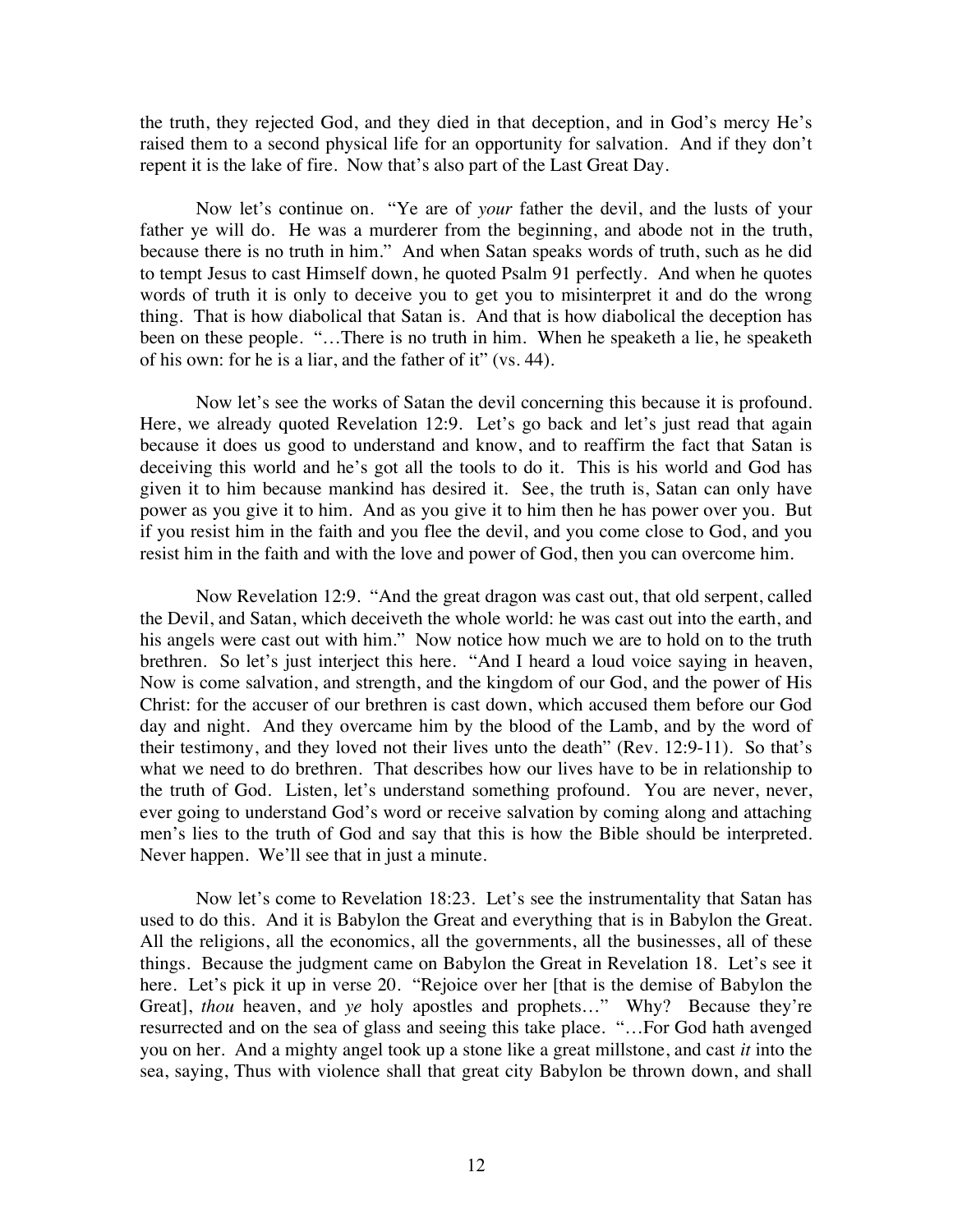be found no more at all" (Rev. 18:20-21). Now this is typical of the Great Babylon which is going to be the one world government.

"And the voice of harpers, and musicians, and of pipers, and trumpeters, shall be heard no more at all in thee; and no craftsman, of whatsoever craft *he be*, shall be found any more in thee; and the sound of a millstone shall be heard no more at all in thee; and the light of a candle shall shine no more at all in thee; and the voice of the bridegroom and of the bride shall be heard no more at all in thee: for thy merchants were the great men of the earth [the multi-national corporations]; for by thy sorceries were all nations deceived." Now if that doesn't tie it into the religion of Simon Magus, who used sorceries to deceive the people, all nations were deceived. "And in her was found the blood of prophets, and of saints, and of all that were slain upon the earth" (vs. 22-24). And I'm here to tell you, if you get the book *Vatican Assassins*, you will understand this verse. You won't till you get it and read it and I'll guarantee you one thing, your view of the world will never, ever be the same again. So I encourage you to get that book.

Ok, let's continue on with the deception here. Let's come back here to 2 Corinthians and we will see how Satan deceived them at that time. And it's going to take a lot for these people to unlearn. It's going to be difficult for them to know, to realize, to understand. Let's pick it up in 2 Corinthians 4:1, because this tells us something about how the preaching of the gospel and the truth needs to be.

"Therefore seeing we have this ministry, as we have received mercy, we faint not; but have renounced the hidden things of dishonesty…" Now that's what they're going to have to do when they are resurrected. "...Not walking in craftiness..." Not having an agenda. Not having a secret goal to have something accomplished. "…Nor handling the word of God deceitfully..." Boy, I tell you what, when the kings and priests rule under Christ, that is those of us who are resurrected and in the first resurrection doing that, the word of God is going to be handled absolutely perfectly. And I think that we need to understand that the word of God is going to have much more than this. This is what we have in this age. Think of what it's going to be in the Millennium. "...But by manifestation of the truth commending ourselves to every man's conscience in the sight of God. But if our gospel be hid, it is hid to them that are lost: in whom the god of this world hath blinded the minds of them which believe not…" (2 Cor. 4:1-4). Now we will see that as we get into chapter 9 with the man who was born blind. Because Satan is the one who has caused the blindness in this world. He is the one who has created the things the way that they are. And that's why Christ has to return.

Now let's look at the other thing that they're going to have to repent of. Well, we'll just mention Hebrews 3:9. They're going to have to repent of the deceitfulness of sin, because they'll have to admit that they followed Satan the devil. He is the father of lies. And that there are, as John says in 1 John 3, there are the children of God and the children of the devil. And the children of God are the ones who keep His commandments and the children of the devil are the ones who promote lawlessness through deceit.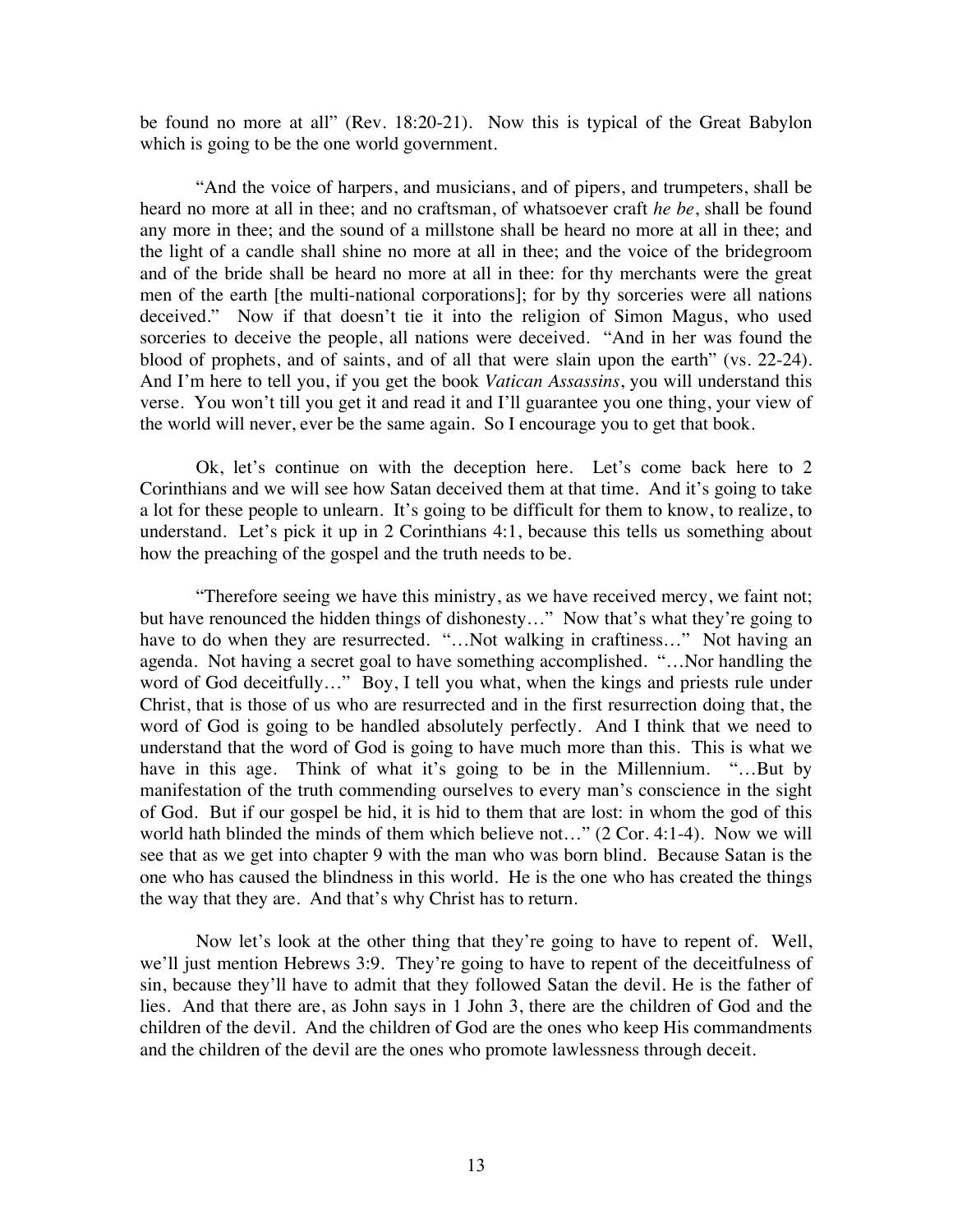Now let's come back here. We'll finish chapter 8. We won't go through the rest of it because this is the main portion that we need to cover. He's a liar and the father of it. Verse 45, "And because I tell *you* the truth, ye believe Me not. Which of you [convicts] convinceth Me of sin? And if I say the truth, why do ye not believe Me? He that is of God heareth God's words [very profound]: ye therefore hear *them* not, because ye are not of God" (John 8:45-47). Now, if they don't hear the words of God during the great white throne judgment, then they are going to the lake of fire where Satan the devil and the demons were cast. No question about it.

Now let's come over here and we'll begin to start chapter 9. But let's understand that when Jesus got done, when He told them that if you believe on Me you shall not taste of death forever. But when He said that before Abraham was I AM, now they knew exactly what that meant. They knew exactly that meant that He was saying that He was God in the flesh. And they didn't believe Him. So they took up stones to stone Him and He passed by, got out of the way.

Now let's come to chapter 9 because this becomes an important thing too. And I really like this chapter and the things that go on here because this really has quite a bit of prophetic understanding given in it by the things that happened. And also it reveals the spiritual blindness. This is not just physical blindness, but spiritual blindness that we're talking about here, as illustrated in the blindness of a man who was born blind.

Now let's pick it up here in John 9:1. "And as *Jesus* passed by, He saw a man which was blind from *his* birth. And His disciples asked Him…" Now I want you to listen to this question, because this is really kind of a…has some real faults in it. "…Master, who did sin, this man, or his parents, that he was born blind?" (John 9:1-2). Now how can a babe in the womb sin to be born blind? That's really a nonsensical question. Of course he couldn't have done anything. Now it also talks about his parents. Notice what Jesus said. And this ties in…this is a type then of the spiritual blindness to Israel, and the spiritual blindness to the world. As we saw, Satan is the one who has blinded their minds.

Now verse 3, "Jesus answered, Neither hath this man sinned, nor his parents: but that the works of God should be made manifest in him." I want you to think about this for just a minute. This man was born blind, caused to be born blind by God, for this very act which Jesus was to perform. To open his eyes. Now we also need to understand that God has blinded people. He's used the instrumentality of Satan to do it, but He has blinded them. Born into a society that is spiritually blind. Blinded by Satan the devil.

Now let's come to Romans 11, and we will see what the apostle Paul says concerning this. Let's come here to verse 7. "What then? Israel hath not obtained that which he seeketh for [no, Israel didn't]; but the election hath obtained it [that is those that God has called], and the rest were blinded." We will see when we come to the Last Great Day that God is going to remove that blindness. But it's something. "...The rest were blinded (According as it is written, God hath given them the spirit of slumber, eyes that they should not see, and ears that they should not hear;) unto this day. And David saith,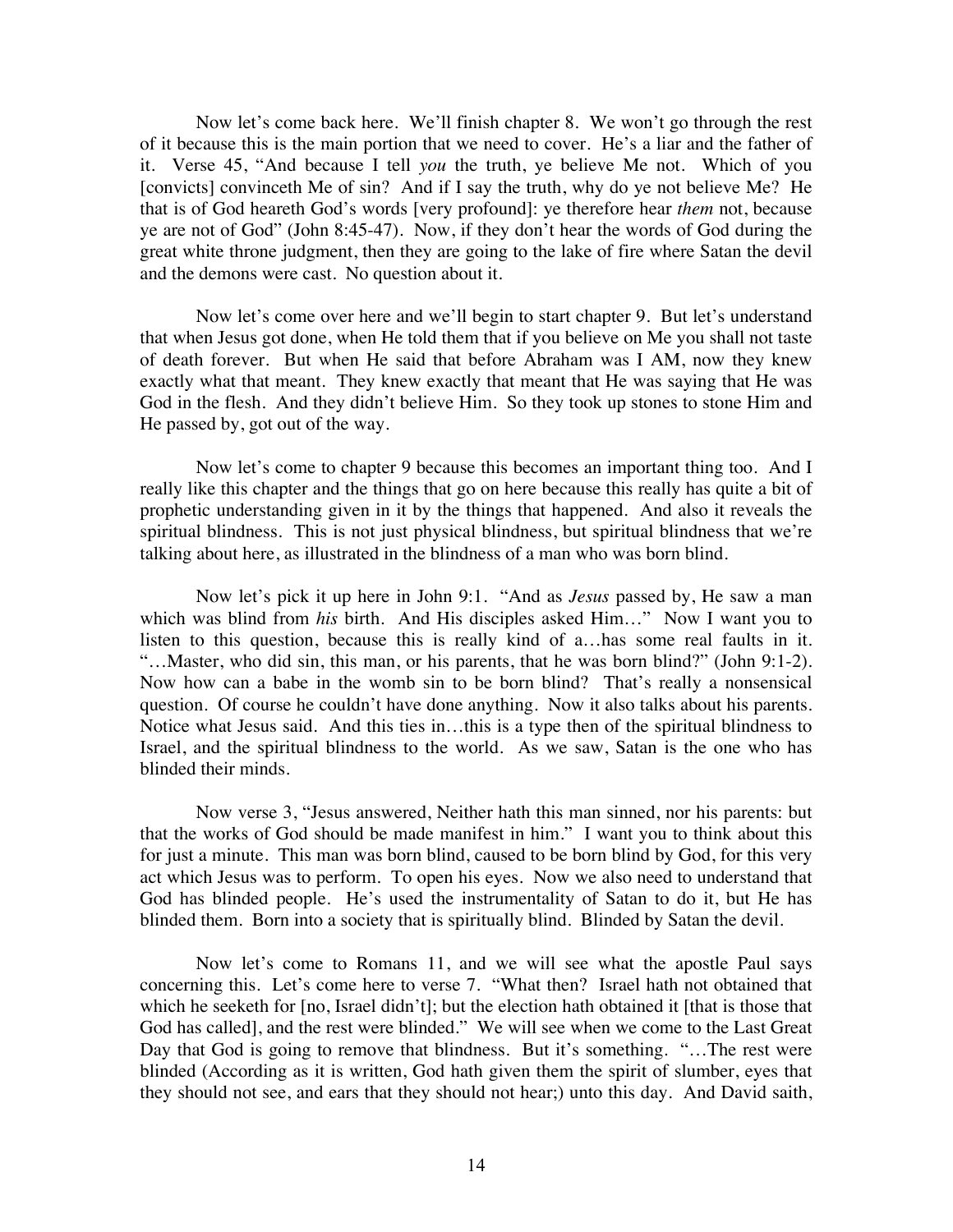Let their table be made a snare, and a trap, and a stumblingblock, and a recompense unto them: let their eyes be darkened that they may not see, and bow down their back alway" (Rom. 11:7-10). So God says, "Alright, you reject truth. I turn you over to blindness." And the society becomes blind, people are born into the society, and it is so bad that Jesus said of the man who wanted to go bury his father, He said, "Let the dead bury their dead." And He said, "If the blind lead the blind, they're both going to fall in the ditch." So people are born into a spiritually blinded world and God has given them over to that. No question about it.

Let's come here to Isaiah 43 and let's see that. Let's see it. Now we'll get back to John 9. We'll go through John 9 after we go through this and then you will see the spiritual parallels as they come along. Let's begin in Isaiah 43:8. "Bring forth the blind people that have eyes, and the deaf that have ears. Let all the nations be gathered together, and let the people be assembled: who among them can declare this, and shew us former things? Let them bring forth their witnesses, that they may be justified: or let them hear, and say, *It is* truth" (Isa. 43:8-9). Now this is when God is going to lift the blindness and lift the deafness. Now remember, in chapter 8 Jesus said, "You cannot hear My words", see. So we have a combination of John 8 and John 9 here.

Now then verse 10. "Ye *are* My witnesses, saith the LORD, and My servant whom I have chosen..." Now who are going to be the witnesses of God during the Millennium and the great white throne judgment? We are, and all of those who have been born again into the Kingdom of God all through the Millennium. And we are going to be witnesses to them. And when they are resurrected on that Last Great Day and they have the blindness taken away and they have the deafness removed, boy what a thing that is going to be. Now if under those circumstances they still reject Christ, they still hold on to their deception, then there's no recourse but the lake of fire.

"Ye *are* My witnesses…and My servant whom I have chosen: that ye may know and believe Me…" It's going to be an opportunity to know and believe and understand "…that I AM He…" Almost the same wordage that we have there in John 8, right? Yes. "…Before Me there was no God formed, neither shall there be after Me. I, *even* I, *am* the LORD; and beside Me *there is* no saviour" (vs. 10-11). So God is going to show that and bring that salvation to the whole world.

Now let's come back here to Isaiah 29 and let's see how this was accomplished in their first lifetime. Why is it that they rejected God? Why is it that they didn't receive Jesus Christ? Why is it that they are going to have to be resurrected in the second resurrection for a second physical life so they'll have an opportunity to understand salvation? Because Satan deceived the world. Now let's come here to verse 18. Now it talks about opening their ears to hear and so forth.

"And in that day shall the deaf hear the words of the book, and the eyes of the blind shall see out of obscurity, and out of darkness." That is going to be lifted for them. Now when we get to the Last Great Day and we start going through the scriptures then, what we're covering here today is going to help give you a little more background and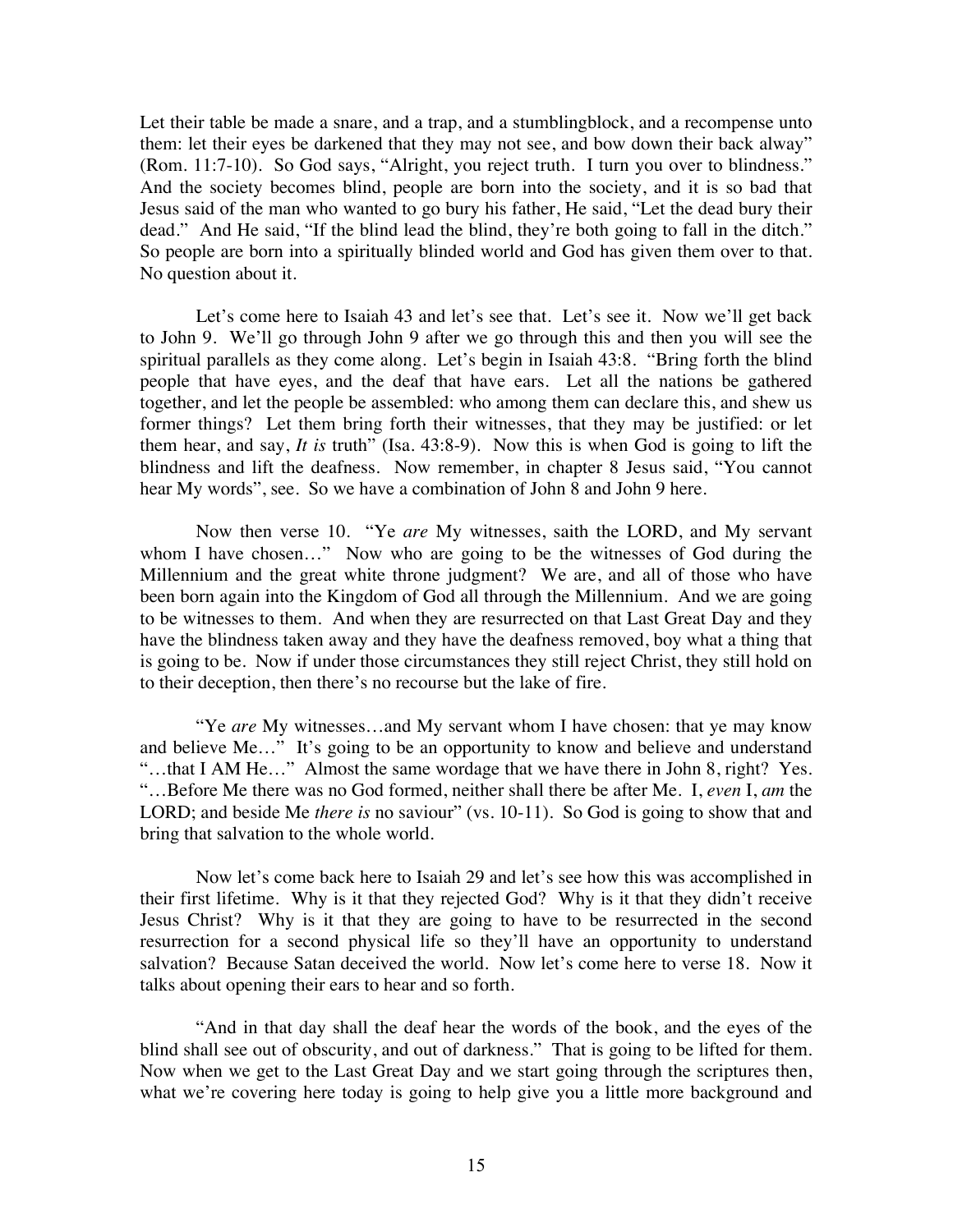understanding to realize how important that the Last Great Day really is. "The meek also shall increase *their* joy in the LORD, and the poor among men shall rejoice in the Holy One of Israel. For the terrible one is brought to nought [Satan is removed], and the scorner is consumed, and all that watch for iniquity are cut off" (Isa. 29:18-20). So God is going to open their understanding. God is going to open their eyes.

Ok, now let's come back to John 9, and as we go through this chapter I think then you'll be able to see the spiritual parallels as it refers to the things that are going to be accomplished on the Last Great Day as pictured by giving sight to this blind man. It was done so "…that the works of God should be made manifest in him. I must work the works of Him that sent Me, while it is day: the night cometh, when no man can work" (John 9:3-4). And let me tell you something that is true. The night is coming again when no one can work. So we better work the work that we need to do right now so that we can get accomplished as much as God wants us to do. Jesus said, "As long as I am in the world, I am the light of the world" (vs. 5). Isn't it interesting that in both cases here, in chapter 8:12 He says "I am the light of the world." These people were spiritually blinded following Satan the devil. Again here in chapter 9:5 He says, "I am the light of the world." And what is it that a blind man cannot see? He cannot see light.

"When He had thus spoken, He spat on the ground…" Now, for those of you who, you know…God can do anything to heal, can't He? So Christ spat on the ground, "…made clay of the spittle, and He anointed the eyes of the blind man with the clay, and said unto him, Go, wash in the pool of Siloam…" Now the blind man had a very difficult trail to go, and very steep coming down to the pool of Siloam. So he had to have the desire. Now Siloam means "…by interpretation, Sent. He went his way therefore, and washed, and came seeing" (vs. 6-7).

Now here it gets very interesting and somewhat a little bit funny and in some cases a little ludicrous too. But it also exposes the attitudes of people towards something that God has done that is good. "The neighbours therefore, and they which before had seen him that he was blind, said, Is not this he that sat and begged? Some said, This is he: others *said*, He is like him: *but* he said, I am *he*. Therefore said they unto him, How were thine eyes opened [after all we know you were born blind, we're your neighbors]? He answered and said, A man that is called Jesus made clay, and anointed mine eyes, and said unto me, Go to the pool of Siloam, and wash: and I went and washed, and I received sight. Then said they unto him, Where is he? He said, I know not" (vs. 8-12). So this is so astonishing they had to bring him to the religious authorities.

"They brought to the Pharisees him that aforetime was blind. And it was the sabbath day when Jesus made the clay, and opened his eyes." Now making a little clay with spittle, is that work? Of course not. To do good on the Sabbath, is that work? To heal on the Sabbath, is that work? No. A tremendous miracle was done. "Then again the Pharisees…" Here comes the grilling. Now he's going to be asked these questions. "Then again the Pharisees also asked him how he had received his sight. He said unto them [notice how many times he has to repeat this in order for them to get it and they still don't get it], He put clay upon mine eyes, and I washed, and do see. Therefore said some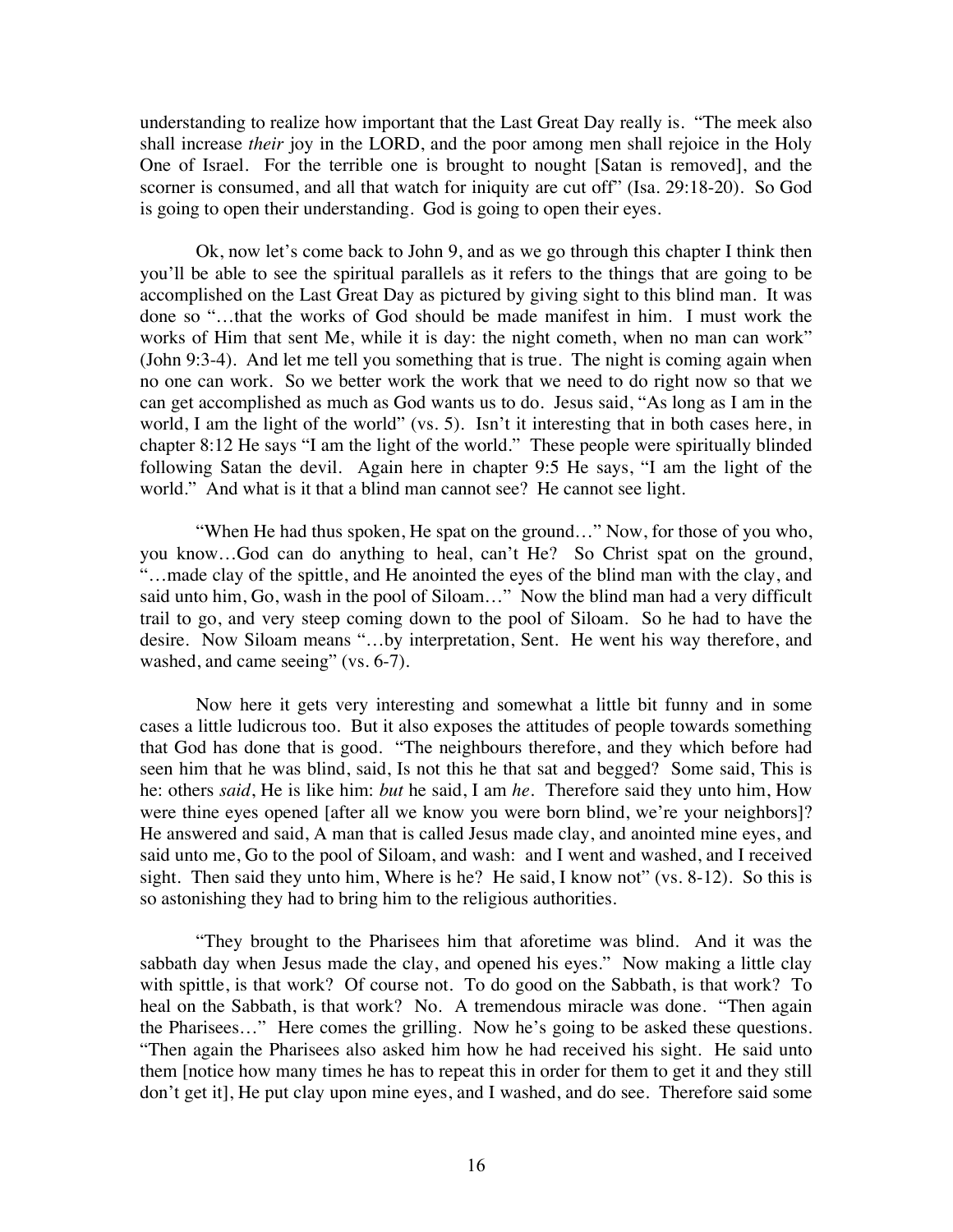of the Pharisees, This man is not of God, because He keepeth not the sabbath day [no, He made clay with spittle]. Others said, How can a man that is a sinner do such miracles? And there was a division among them." {laughter} "They say unto the blind man again, What sayest thou of Him, that He hath opened thine eyes? He said, He is a prophet. But the Jews did not believe concerning him, that he had been blind [and they knew he was blind, because he was brought before the Pharisees who knew beforehand that he was blind], and received his sight, until they called the parents of him that had received his sight. And they asked them, saying, Is this your son, who ye say was born blind? How then doth he now see? His parents answered them and said, We know that this is our son, and that he was born blind: but by what means he now seeth, we know not; or who hath opened his eyes, we know not: he is of age; ask him: he shall speak for himself" (vs. 13- 21).

Now can you imagine these Pharisees just sitting there in their hatred and anger and just seething and wanting to find fault rather than rejoicing and going out and finding that Jesus did it. That He had to be the Messiah. That He had to the Son of God because one of the very signs that was said of the Messiah which the Jews understood, and they even say today that He would heal those that have been born blind. So this is really a rejection. Now we need to understand something here that's very important. If during the great white throne judgment they reject Christ, then the end is at hand for those people.

Now verse 22. "These *words* spake his parents, because they feared the Jews: for the Jews had agreed already…" How's this for righteous judgment? You go back and you understand what Jesus said. He said, "Judge righteous judgment. Don't judge after appearance, and don't judge after the flesh. Judge righteous judgment." They didn't. How can you have righteous judgment when you already agree what your decision is beforehand. "…For the Jews had agreed already, that if any man did confess that he was Christ, he should be put out of the synagogue. Therefore said his parents, He is of age; ask him." So they are stuck. "Then again called they the man that was blind, and said unto him [now here's the intimidation of the interrogation], Give God the praise: we know that this man is a sinner" (vs. 22-24). Now here is a lesson for us today. Never be intimidated by religious people and their tactics to trap you into their traps to go against the truth.

Verse 25, "He answered and said, Whether he be a sinner *or no*, I know not: one thing I know, that, whereas I was blind, now I see. Then said they to him again, What did He to thee? How opened He thine eyes? He answered them, I have told you already, and ye did not hear: wherefore would ye hear *it* again? Will ye also be His disciples?" So he was giving it right back to them, see. "Then they reviled him, and said, thou art His disciple; but we are Moses' disciples" (vs. 25-28). Remember what Jesus said? He said, "Had you believed Moses, you would have believed Me." See, being Moses disciple is an ideological mask. An ideological mask is a guise of truth to cover over, but the real ideology is that they were worshipping Satan the devil and were of their father, the devil. So we can learn that as we're going along here.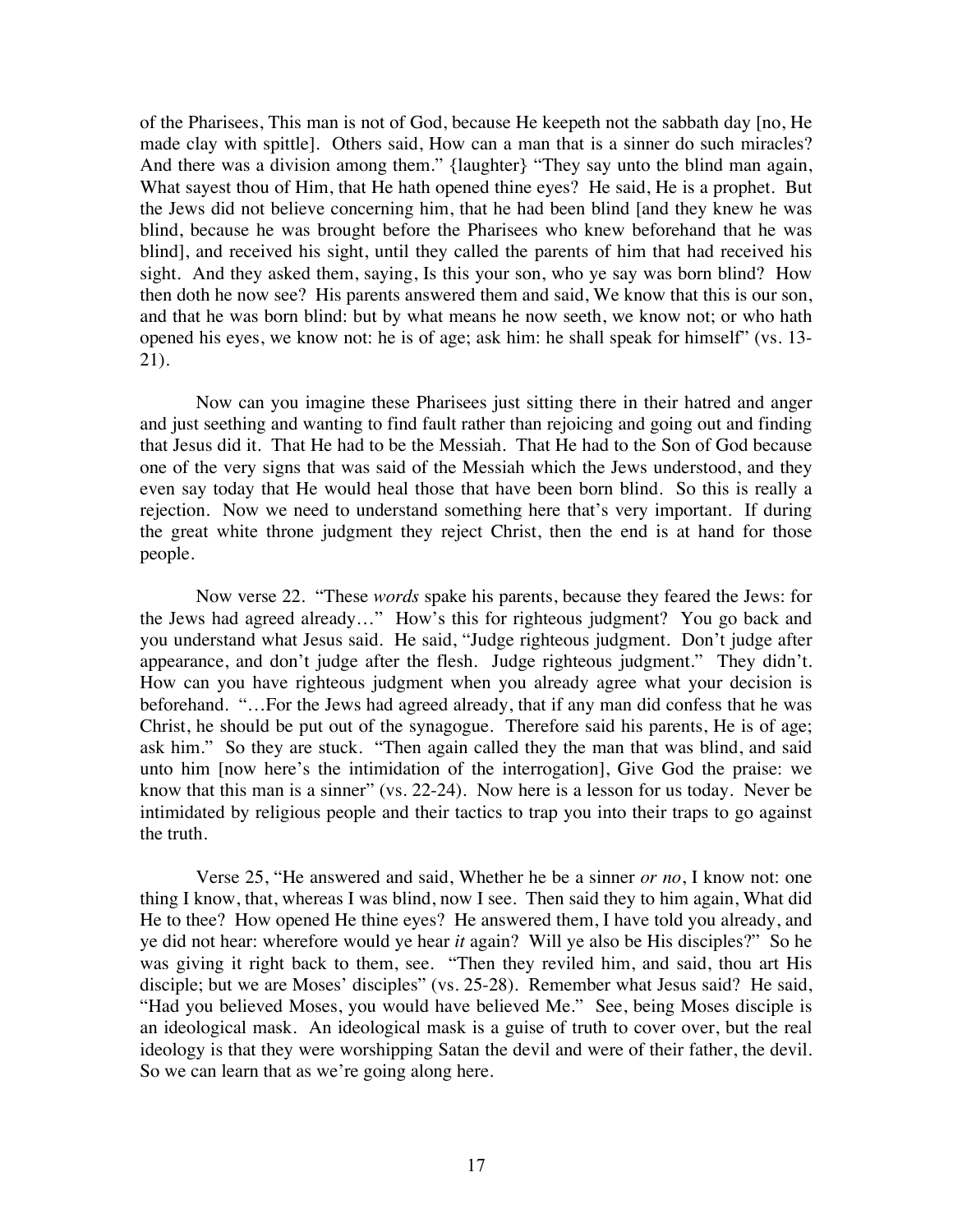They continued saying, verse 29, "We know that God spake unto Moses: *as for* this *fellow*, we know not from whence He is [we don't even know where He's from]. The man answered and said unto them, Why herein is a marvellous thing, that ye know not from whence He is, and *yet* He hath opened mine eyes. Now we know that God heareth not sinners: but if any man be a worshipper of God, and doeth His will, him He heareth. Since the world began was it not heard that any man opened the eyes of one that was born blind. If this man were not of God, He could do nothing" (vs. 29-33).

Notice their answer. Now you see it's going to be hard for these people to be converted. Very difficult. Even though they are raised and given an opportunity for salvation, it is going to be difficult because they have so given themselves wholly to Satan the devil that it's going to be so hard. Now let's understand that's why during the great white throne judgment Satan has already been cast into the lake of fire before it begins. Because that is the only way that this kind of hard-hearted deception is going to be removed from their eyes.

Now let's continue on. Verse 34, "They answered and said unto him, thou was altogether born in sins, and dost thou teach us?" Well, Jesus said, "Out of the mouths of babes." "And they cast him out [that is out of the synagogue]." So you see the dishonesty and deception into the very heart and core of what should be those who would lead the people to God is to reject people who are standing up for God. I've experienced that, you've experienced that, so it's nothing new.

Verse 35, "Jesus heard that they had cast him out; and when He had found him, He said unto him, dost thou believe on the Son of God? He answered and said, Who is He, Lord, that I might believe on Him? And Jesus said unto him, thou hast both seen Him, and it is He that talketh with thee." And that's why the eyes of the blind will be opened, so they can see God. And their ears will be opened so they can hear. "And he said, Lord, I believe. And he worshipped Him" (vs. 35-38). Now this was a proof that Jesus was God in the flesh.

Now let's understand something, all of those who come up in the great white throne judgment in the second resurrection are going to have to have the deception removed, they're going to have to have their eyes opened, and they are going to have to accept Jesus Christ, and they are going to have to worship Him. Now if they don't it will be the lake of fire.

Now let's read on. "And Jesus said, For judgment I am come into this world, that they which see not might see; and that they which see might be made blind. And *some* of the Pharisees which were with Him heard these words, and said unto Him, Are we blind also? Jesus said unto them, If ye were blind, ye should have no sin: but now ye say, we see; therefore your sin remaineth" (vs. 39-41). So it's going to be likewise in the great white throne judgment. If they do not believe Christ, if they do not accept Christ, if they do not throw off the deception that they had in their first physical life in the flesh, then they have their sins retained and they go into the lake of fire.